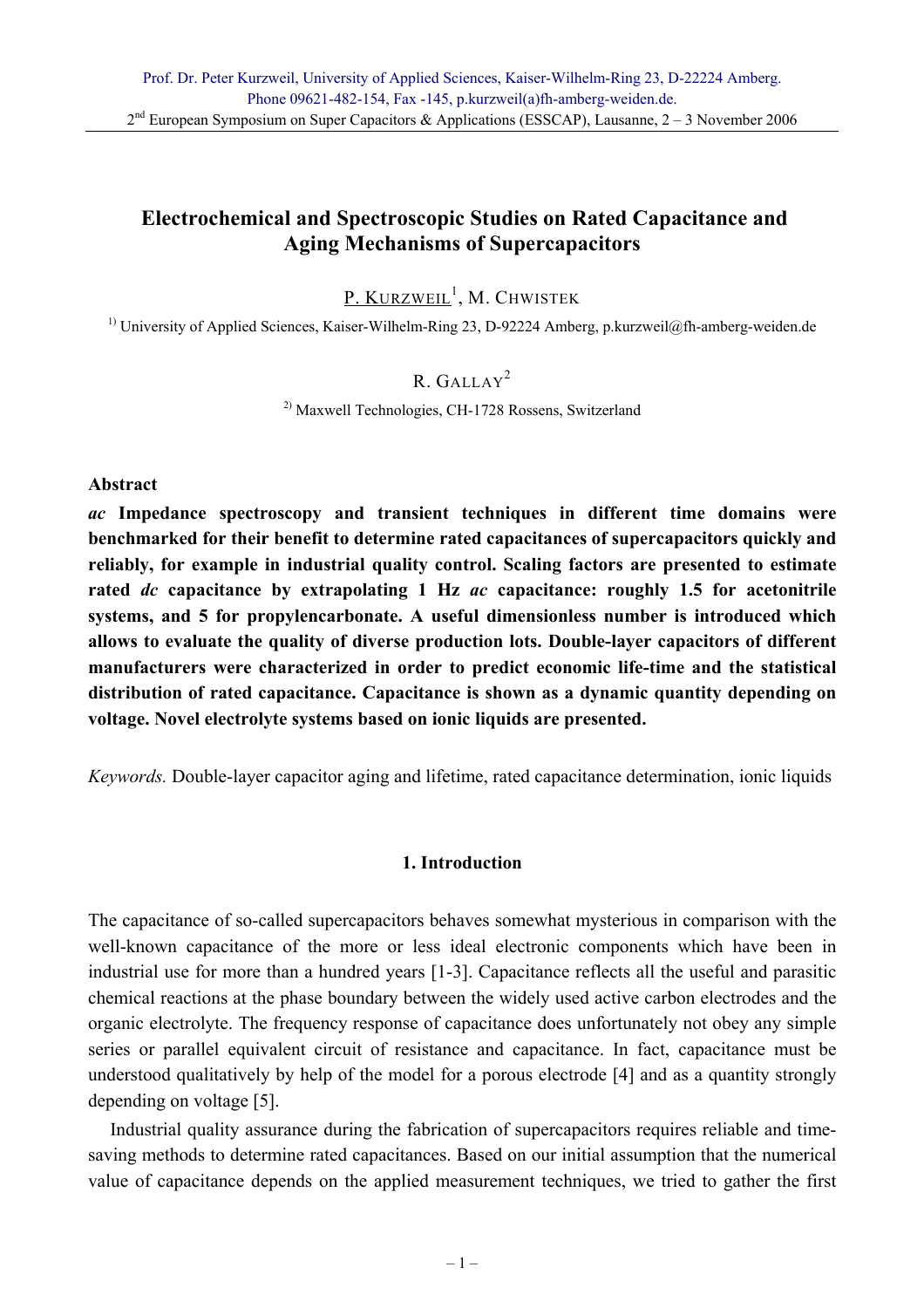fundamental conversion factors for the comparision of *ac* impedance measurents [6] with transient techniques.

 Furthermore we searched for fundamental insights into the properties and statistical distribution of capacitance in supercapacitors of different manufacturers.

 In earlier long-time experiments [7], we studied the electrochemical decomposition of alkylammonium electrolytes in acetonitrile during the operation of supercapacitors. Therefore, exploring novel electrolytes, ionic liquids [8] were characterized by impedance spectroscopy for their use as stable substitutes of tetraethylammonium-tetrafluoroborate in acetonitrile. Future applications require electrolyte systems with high electrical conductivity and a broad voltage window far above 3.0 V.

### **2. Experimental**

Our investigations try to answer the following questions:

- 1. How can rated capacitance be determined reliably and quickly?
- 2. Which conversion factors might be appropriate to compare directly capacitances determined by various electrochemical techniques working in differnt time domains?
- 3. How can be compared rated capactitances given by different manufacturers?

We investigated commercial capacitors of different manufactureres by *ac* impedance spectroscopy, cyclic voltammetry, and selected transient techniques.

*ac Impedance spectroscopy:* The fully discharged capacitors were characterized using a Solatron Frequency Response Analyser FRA 1250 and a standard resistor of 0.1  $\Omega$  in a frequency range between 10 kHz and 0.01 Hz. The exitation signal of 1 V was integrated over 30 cycles. A bias voltage was not applied.

*Cyclic voltammetry (CV):* The fully discharged capacitors were charged and discharged in the voltage range between zero and rated voltage (2.5 or 2.7 V) at a scan rate of 20 mV/s. The second cycle was used for capacitance determination.

*Transient techniques.* Constant-current discharge, and charge-discharge characteristics were recorded at fully discharged capacitors using a Solartron potentiostat SI 1287 and a power source (Gossen SSP 62 N) with a 0,1  $\Omega$  standard resistor of high quality (Burster), respectively.

*Ionic liquids* were characterized by impedance spectroscopy and cyclic voltammetry at room temperature in a measuring cell which consisted of two copper stamps in a fixed distance. Conductivity values were gauged by help of a potassium chloride solution.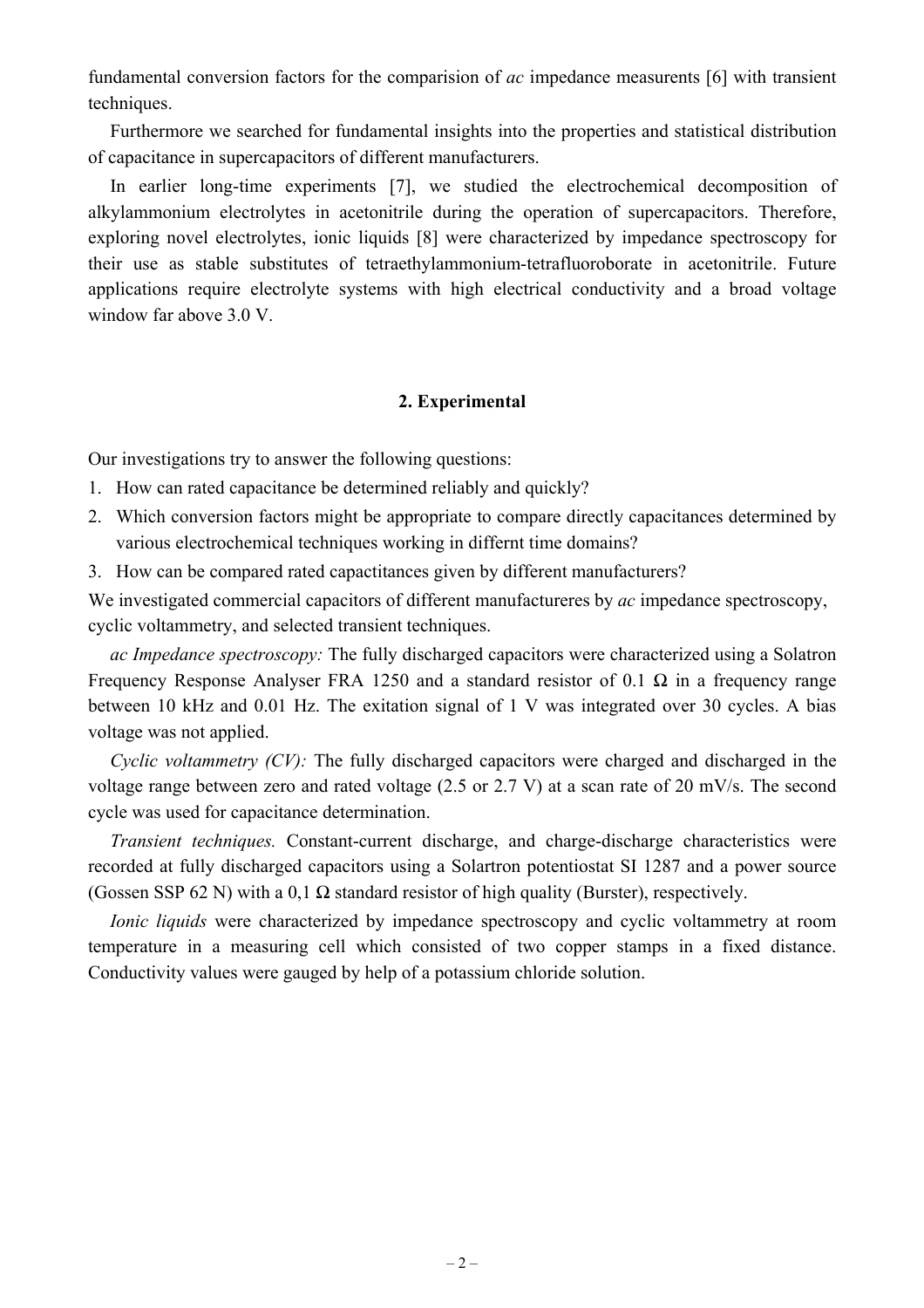### **3. Results and Discussion**

#### *3.1 How capacitance depends on the measuring technique*

 Investigating commercial capacitors using *ac* impedance spectroscopy and transient techniques, we found the astonishing fact that the diverse time domains of measuremt yield different results. **Figure 1** shows the capacitance values gathered by fast and slow measuring methods for a Maxwell 325 F supercapacitor. In detail:

*a)* Capacitance determined by *constant current discharge* characteristics strongly depends on the discharge current and the voltage (state of charge) of the capacitor. The simple method described in IEC 40/1378 [9] and applied in **Figure 2**, by which the linear drop from 80% to 40% of the rated voltage is evaluated, provides the highest capacitance values of all methods in the test. The supercapacitor is fully charged at its rated dc voltage for 24 hours. Then, the power source is cut off, and the capacitor is discharged by help of an electronic load at a moderate constant current of about 5 mA/F. Capacitance and equivalent series resistance are given by:

$$
C = \frac{I \cdot (t_2 - t_1)}{U_1 - U_2}, \quad \text{and} \quad R = \frac{\Delta U_R}{I}
$$
 (1)

 $t_2$ – $t_1$  equals the period of time during which the voltage accross the capacitor declines from 80% to 40% of the applied voltage  $U_0$ . The ohmic voltage drop  $\Delta U_R$  is determined as the point of intersection between the linearly extrapolated voltage curve and the time axis immediately after closing the discharge circuit  $(t_0)$ .

At higher currents, the linear voltage region in the discharge characteristics becomes too narrow (see Figure 2a), and the error of the capacitance calculated by  $C = I \Delta t / \Delta U$  increases dramatically. Evidently, capacitance strongly depends on the voltage window which is passed during discharge.

*b)* Integration method. Exact measurements following the definiton of capacitance,  $C = Q/U$ , therefore require to integrate the current flowing through the supercapacitor with respect to time. The correction of leakage currents  $I(t\rightarrow\infty)$  may be neglected in most cases. The higher the discharge current, the higher is the calculated capacitance *C*, which reaches a constant value after some minutes of discharge time *t* (see **Figure 2b**).

$$
C = \frac{1}{U_0 - U(t)} \int_0^t I(t') dt'
$$
 (2)

At operating voltages lower than the rated voltage  $U_0$ , smaller capacitance values are measured, because the capacitor has not reached its full state-of-charge. In the electric field at 2.5 V a higher capacitance is observed than at 1 V or 1.5 V. Indeed, capacitance shows the linear dependence on voltage  $C(U) = C_0 + \text{const} \cdot U$ , which is outined in section 3.2. The discharge method captures capacitance at a certain state-of-charge given by the *dc* charging conditions – i. e. capacitance comprises both the fast discharge process at the "outer" double-layer capacitance of the electrode/electrolyt interface and the "inner" pseudo-capacitance of the slow, diffusion controlled faradaic reactions in the electrode pores (see **Figure 3**).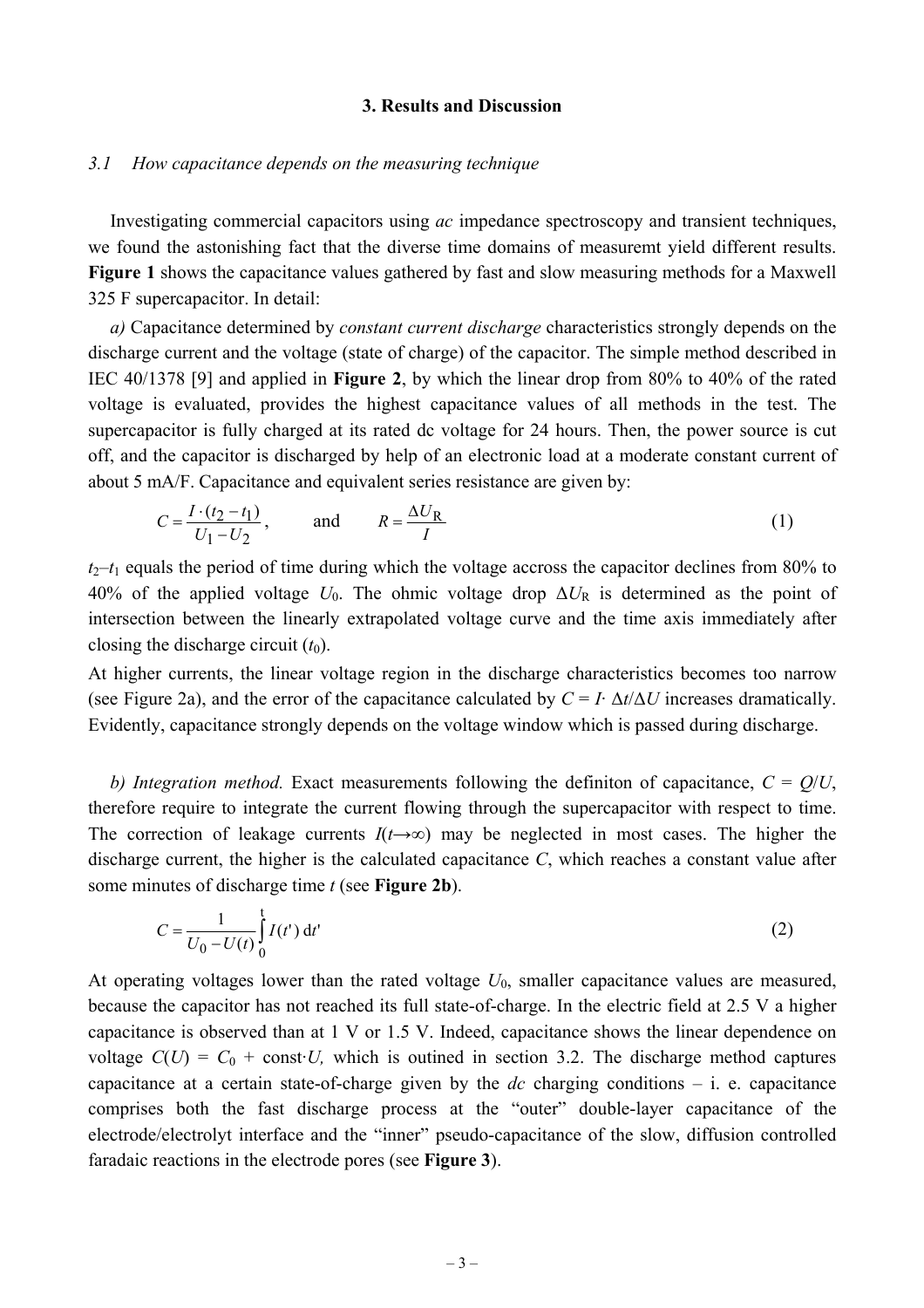*c) Chronoamperometry,* the current response after a voltage step, allows to determine the rated capacitance of supercapacitors in industrial quality control within a few seconds. Before the measurement, the capacitor terminations are short-circuited for at least 30 minutes. With switching on the power source at the point of time  $t = 0$ , the applied voltage jumps from 0 V to  $U_0 = 2.5$  V. A current peak occurs, followed by an approximately linear decrease of current d*I*/d*t* within about 3 seconds (for a 350 F capacitor). At longer times, the charge curve shows an exponential decay. The current response – measured as voltage drop across a shunt – is recorded using an oscilloscope.

$$
C = -\frac{U_0}{R_1^2 \frac{dI}{dt}\Big|_{t=0}} \quad \text{and} \quad R_1 = \frac{U_0}{I(t=0)} \tag{3}
$$

 $R_1$ , sum of standard resistor (e.g. 0.02  $\Omega$ .), contact resistances, and series resistance of the capacitor. As the total current flows across *C* at the beginning of charging  $(t\rightarrow 0)$ , all slow electrode reactions can be neglected. As a result, the value of capacitance calculated from the applied voltage  $U_0$  and the initial slope of current is considerably smaller than the value found by the constant current discharge method. With reference to the Figures 1 and 3, we state that the current response method reflects the rapid electrode reactions at the "outer" double-layer capacitance  $C_0$  of the uncharged capacitor without the slow faradic reactions controlled by pore diffusion.

 *d) ac impedance spectroscopy* and *cyclic voltammetry* provide differential capacitances which depend on voltage, frequency and scan rate, respectively. The integral average value – or the differential capacitance at 50% of the rated voltage – may be considered as most accurate and reliable values for the rated capacitance of a commercial supercapacitor (see section 3.3). Figure 1 shows that *ac* impedance spectroscopy yields the value  $C_0$ , if no bias is applied, whereas cyclic voltammetry regards the voltage dependent capacitance *C*(*U*) outlined in section 2.3.

 e) *Pseudocapacitance.* The molecules at the electrochemical interface between electrode and electrolyte show a nonlinear response to the electric field. Capacitive and Faradaic charges coexist. This charge, divided by the potential range from which it is transferred, constitutes a pseudocapacitance since it is not associated with a purely capacitive phenomenon [3].

Transient techniques, which generate fast voltage changes, reflect the fast charge/discharge processes with "frozen" diffusion at the outer electrode surface. At slow voltage changes the slow electrode reactions in the inner electrode surface (strongly depending on voltage) additionally contribute to the measured capacitance values.

We conceive capacitance as a dynamic quantity, that depends on the voltage and the state of charge of the supercapacitor. Capacitance may be divided up in a double-layer capacitance at the "outer" electrode surface and a pseudo-capacitance due to slow electrochemical processes depending on voltage (see **Figure 3**). The linear voltage dependence if capacitance is outlined in the following.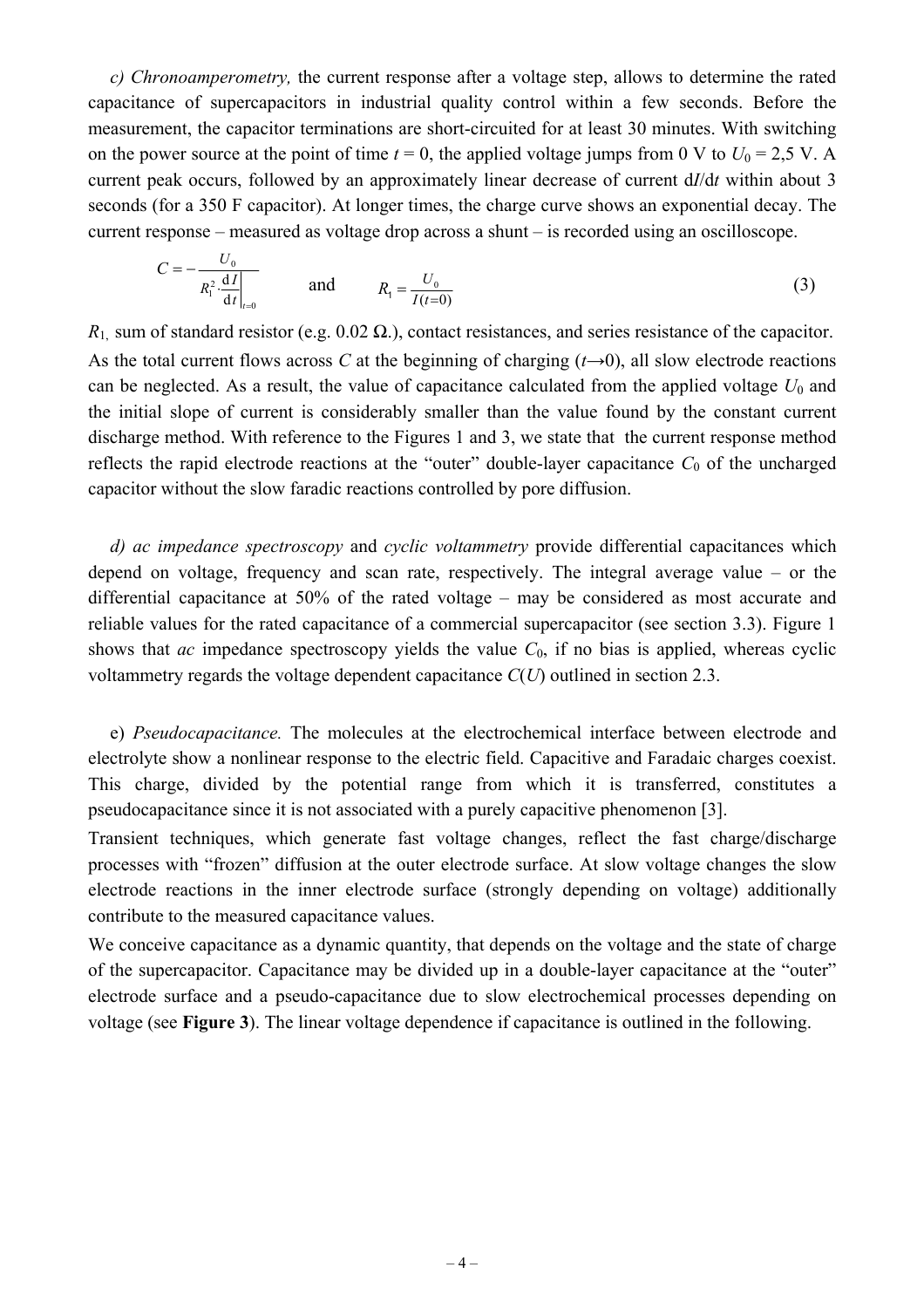

**Fig. 1: Capacitance of Maxwell capacitors (BCAP0350) determined by different techniques, which cause a different state-of-charge of the capacitor.**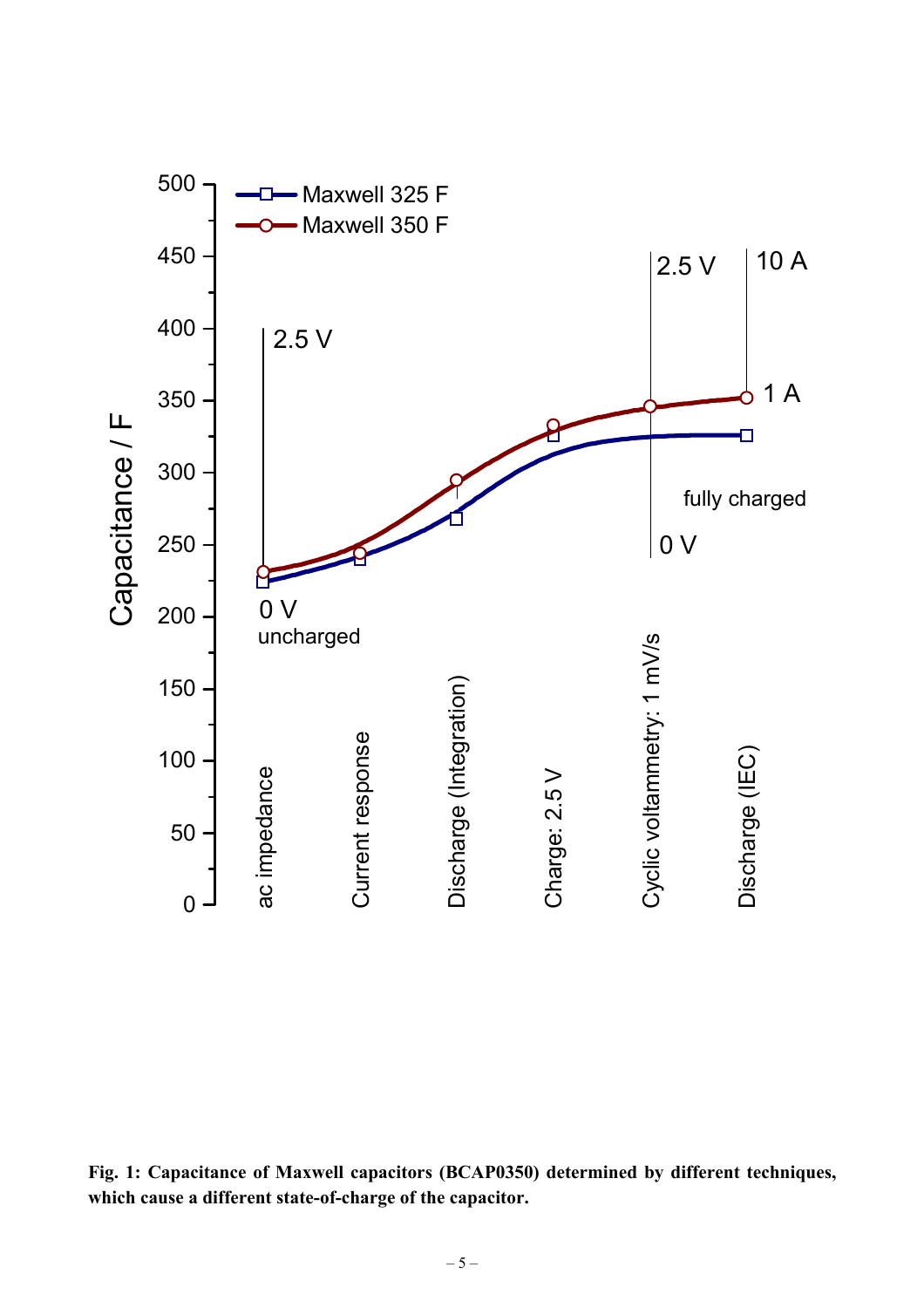

**Fig. 2: Determination of capacitance using a constant current discharge according to a) IEC 40/1378 and b) the integration method (see text). Maxwell "BCAP0350" supercapacitors (325 F/2.5 V) at different discharge currents of 1 A and 10 A.**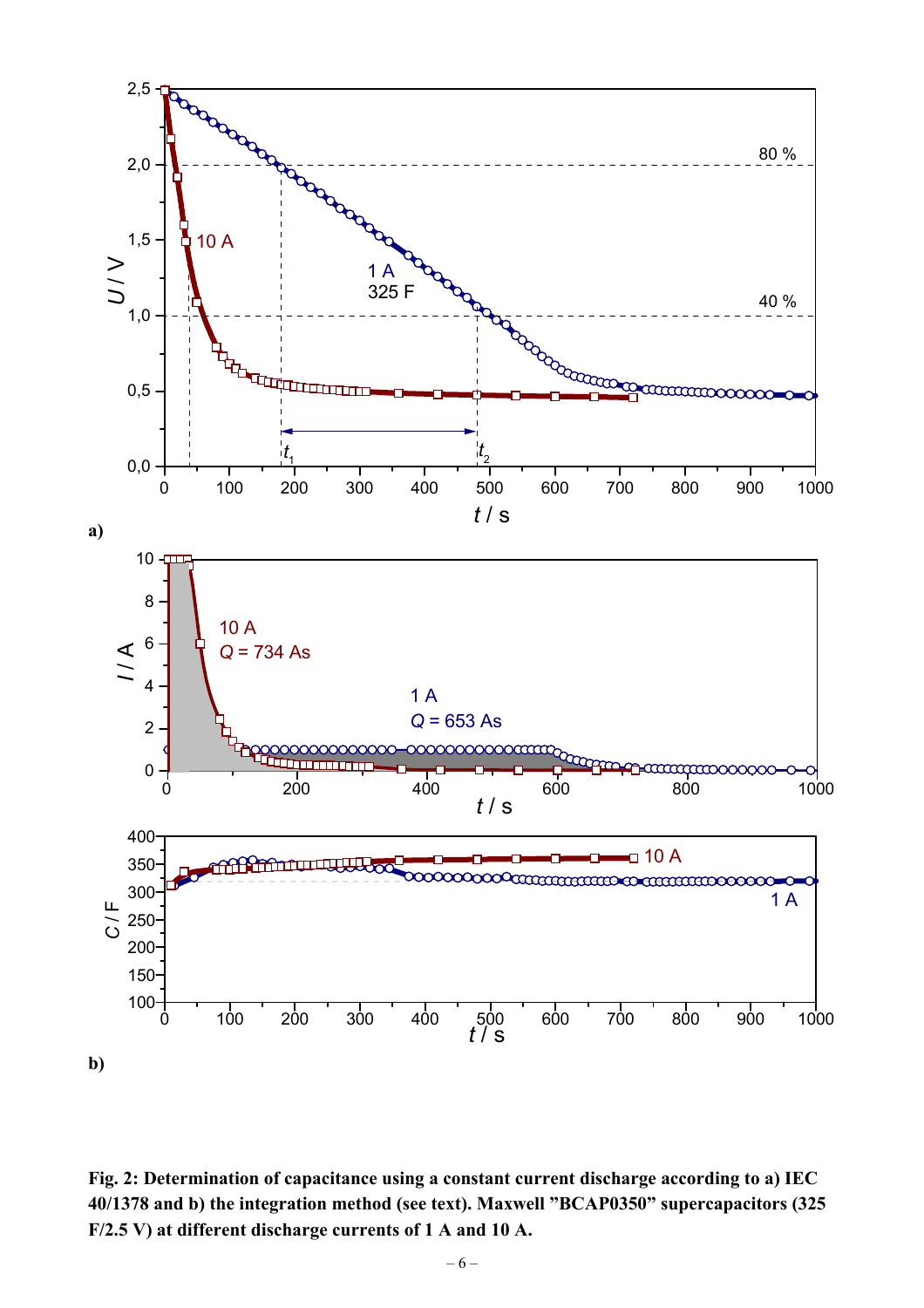

Fig. 3: Model for the capacitance of a supercapacitor due to the double-layer  $C_0$  and faradic **reactions** *C***(***U***).**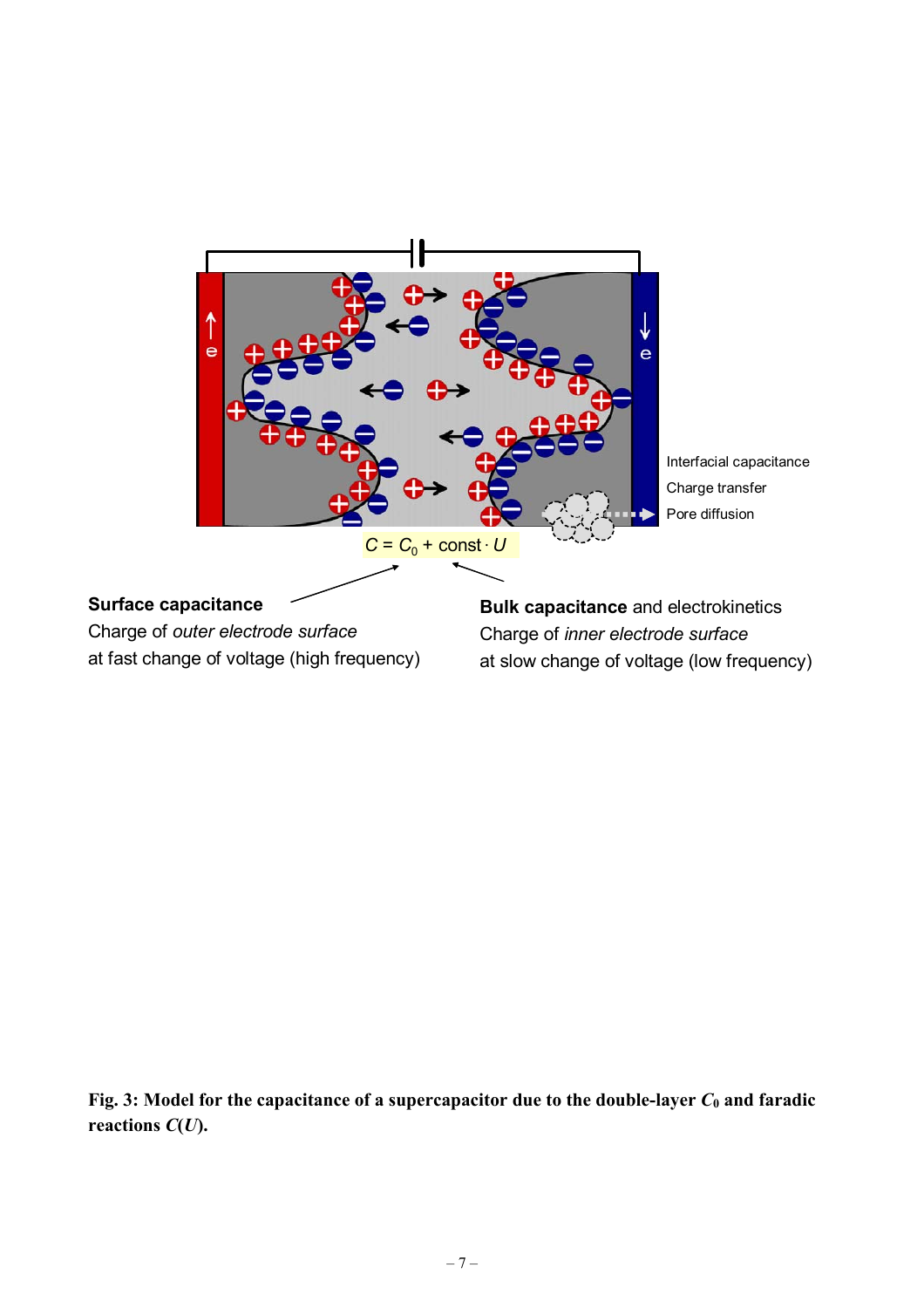### *3.2 Capacitance: a linear function of voltage*

Capacitance and electric charge of supercapacitors depend on the applied voltage, as we learnt on a spring morning in 1997 [10], when we started a Mercedes C220 by a 30 V/65 F bipolar supercapacitor at an ambient temperature of 12 °C. The battery was completely disconnected from the starter. The transients of capacitor current and voltage were recorded during cranking by help of an oscilloscope. A single start required an almost constant electric power of 1 kW, an electric charge of 150 As and a minimum capacitance of 33 F. Voltage dropped to 4.5 V depending on the operating voltage of the starter (12–18 V).

The transients during constant current discharge are shown in **Figure 4.** Capacitance was determined according to equation (1). At constant discharge currents between 10 and 100 A, we observed that capacitance and electric charge depend linearly on the applied voltage.

$$
C(U) = \frac{Q(U)}{U} \approx 60 \text{ F} + 0.14 \text{ F} \cdot U \tag{4}
$$

Capacitance seems to be an approximately linear function of voltage:  $C(U) = C_0 + k \cdot U$ , whereby  $C_0$ is the capacitance at 0 V.

Understanding *C*(*U*) as a linear function of voltage, we get corresponding expressions for current, capacitance and energy [5,11,12]:

$$
I = \frac{\mathrm{d}Q}{\mathrm{d}t} = \frac{\mathrm{d}(C(U)U)}{\mathrm{d}t} = \frac{\mathrm{d}([C_0 + kU]U)}{\mathrm{d}t} = (C_0 + 2kU)\frac{\mathrm{d}U}{\mathrm{d}t}
$$
(5a)

$$
C(U) = \frac{Q}{\Delta U} = \frac{1}{\Delta U} \int_{0}^{\Delta U} (C_0 + 2kU) dU = C_0 + k \Delta U
$$
 (5b)

$$
W = \int_{0}^{4} U(t) \cdot I(t) dt = \int U dQ = \int U d[C(U)U] = \int U(C_0 + 2kU) dU = \frac{1}{2} C_0 U^2 + \frac{2}{3} kU^3
$$
(5c)

The notion of capacitance is well understood when it is constant in the voltage domain. In the case of a voltage linear dependency, a clear difference must be done between the *C*-coefficient in the relation linking the current amplitude *I*(*t*) and the voltage change d*U*/d*t* and the *C*-coefficient linking the charge and the voltage. What we are used to call the capacitance is in the constant case the *C*coefficient which is equal for both relations. This insight is verified in the following.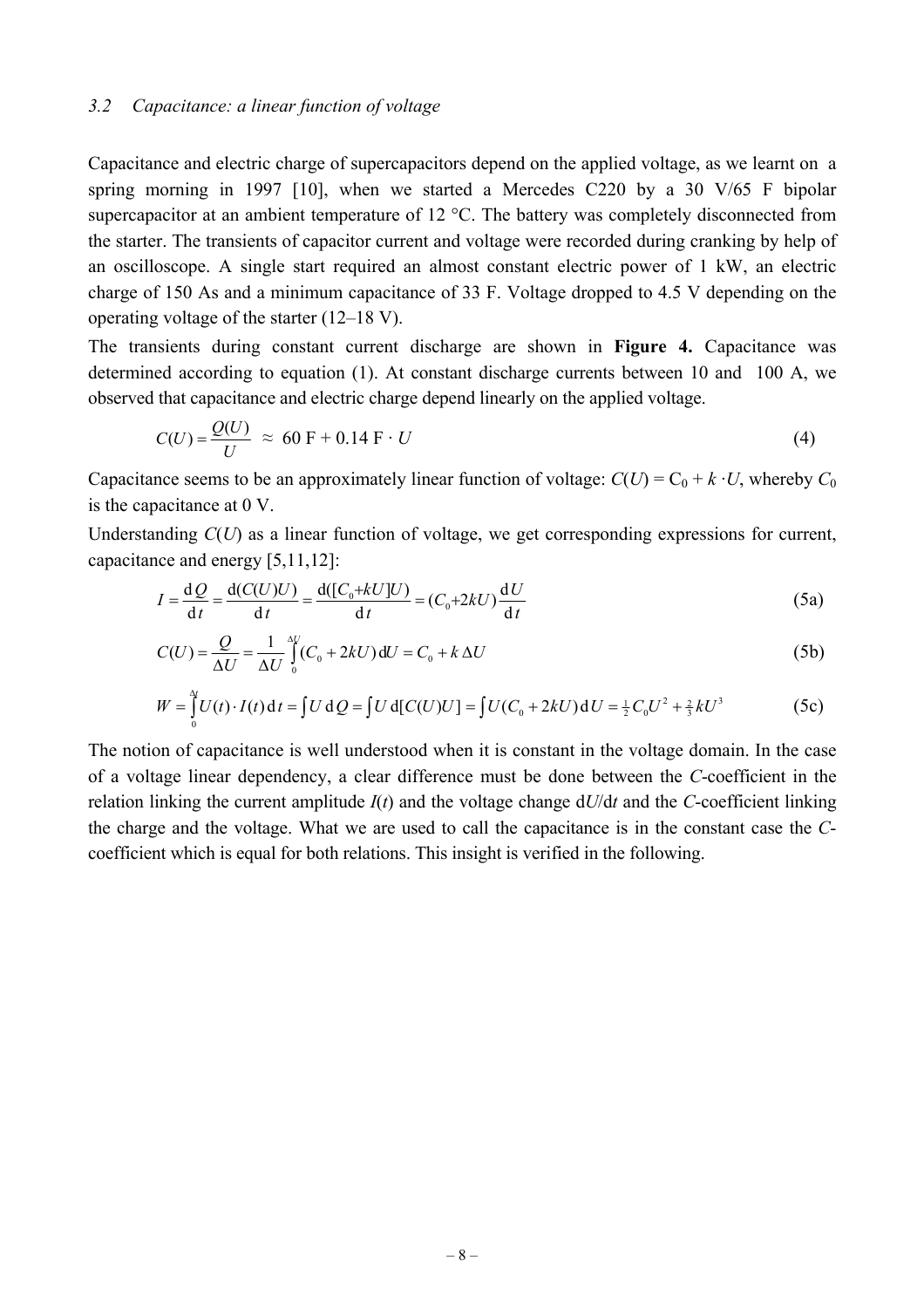

**Fig. 4: Constant current discharge characteristics of a 30 V/65 F bipolar supercapacitor at different operating voltages** *U* (states of charge). Capacitance was determined by  $C = I \cdot dU/dt$  at **a** discharge current of  $I = 11$  A.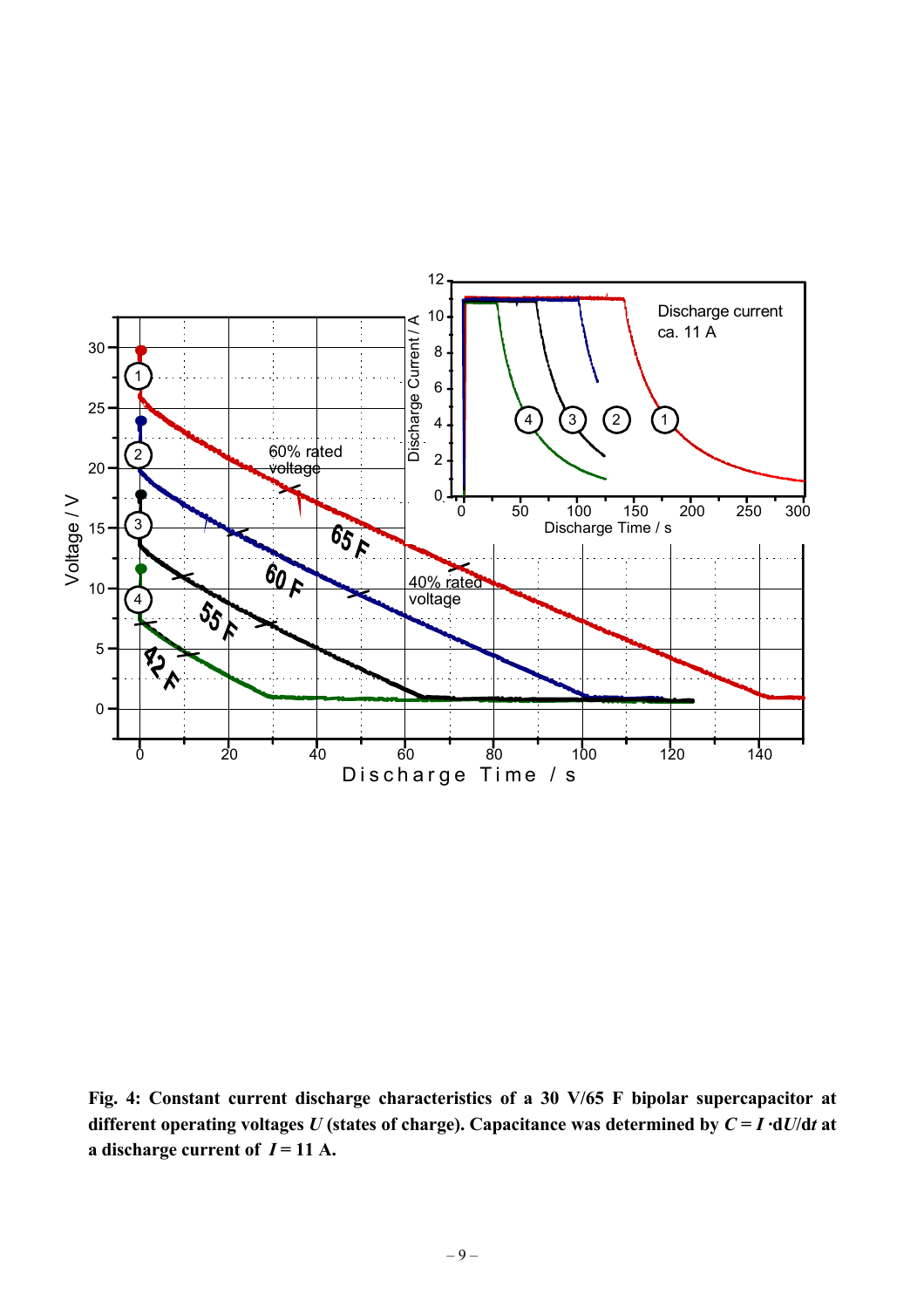### *3.3 Rated capacitance determination by cyclic voltammetry*

The linear dependence of capacitance on voltage  $C(U) = C_0 + k \cdot U$  can be understood by help of the cyclic voltammogram. A supercapacitor may have a differential capacitance d*Q*/d*U* (at a certain voltage), with a corresponding medium integral capacitance *Q*/∆*U* (in a certain voltage window). By help of electric charge *Q*, we are able to describe the pseudocapacitance of a supercapacitor as a differential quantity which depends on the scan rate *v* of voltage.

$$
Q = \int_{0}^{\Delta t} I(t) dt = \frac{1}{v} \int_{0}^{\Delta U} I(U) dU \quad \text{and} \quad v = \frac{dU}{dt}
$$
 (6a)

Integral capacitance equals the average value of differential capacitance. It can directly be read from the cyclic voltammogram at 50% of the rated voltage as shown in **Figure 6**.

$$
\overline{C} = \frac{Q}{\Delta U} = \frac{1}{\Delta U} \int_{0}^{\Delta U} C(U) \cdot dU = C(U_0/2)
$$
 (6b)

Differential capacitance, at a constant scan rate *v*, is directly depending on the flowing current.

$$
C(U) = \frac{\mathrm{d}Q}{\mathrm{d}U} = \frac{I(U)}{v} \quad \text{and} \quad I = \frac{\mathrm{d}Q}{\mathrm{d}t} = C\frac{\mathrm{d}U}{\mathrm{d}t} = Cv \tag{7a}
$$

As the charge and discharge cycle are not identical, due to irreversible processes and the internal resistance of the supercapacitor, the average value of charge and discharge current, *I*c and *I*d, may be calculated advantageously. Finally, capacitance determination is enormously simplified by separatly averaging both all the current values in the charge cycle and in the discharge cycle and averaging them.

$$
C = \frac{\overline{I}_c + \overline{I}_d}{2\nu} \tag{7b}
$$

We proved by measurements at serveral hundered capacitors (not shown here) that equation (7b) provides nearby the same results than averaging the exact values by integration of the charge and discharge cycle (equation 6b). The error is the third significant digit.

With reference to Figure 3, the scan rate *v* must be low to record *dc* capacitance caused by slow electrode processes in the "inner" surface of the electrode pores.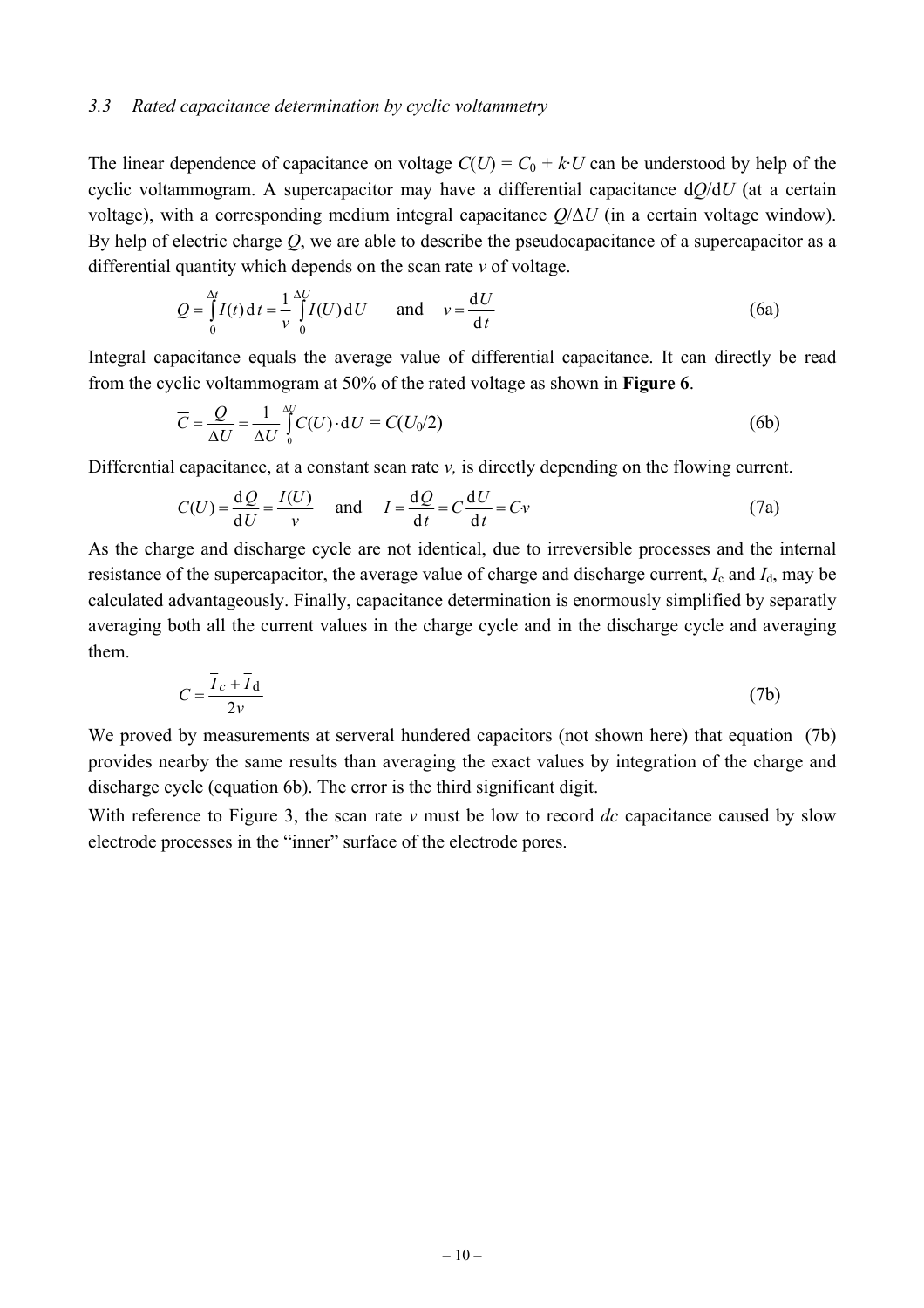

**Fig. 5: Detemination of rated capacitance of a MAXWELL supercapacitor (350 F, 2.5 V) by cyclic voltammetry at different scan rates: a) by the integration method, b) by averaging of**  differential capacitance  $C(U) = 241 \text{ F} + 85 \text{ U/V}$  at a scan rate of 1 mV/s (fit quality 99,8%).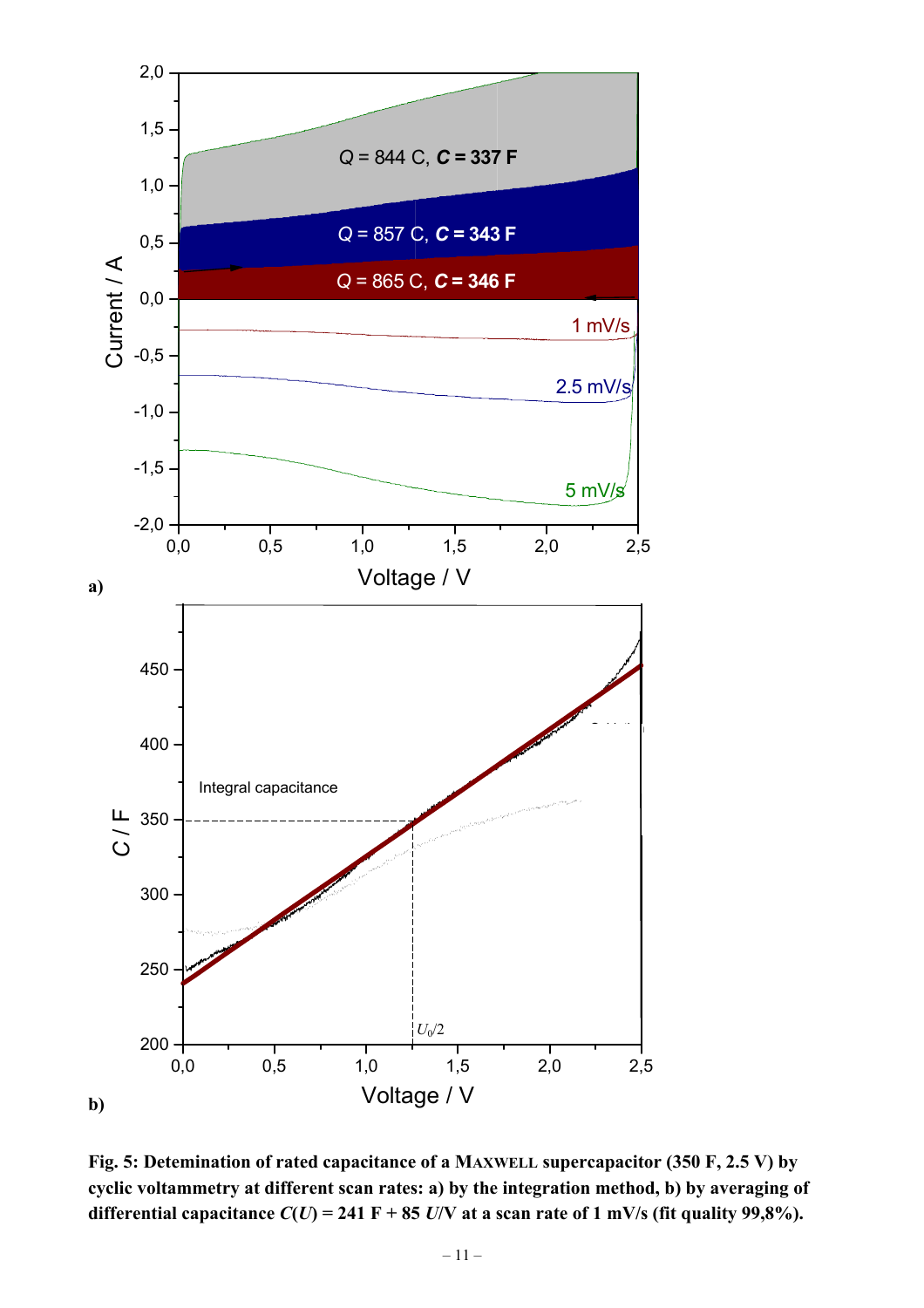## *3.4 Quality control by cyclic voltammetry*

The statistical distribution of the rated capacitances in four random samples of 50 supercapacitors was tested to prove cyclic voltammetry as an appropriate method. According to equation (7b), capacitance was determined by averaging the current values of the charge cycle and the discharge cycle. The results are shown **Table 1**. Some manufacturers provide more capacitance than is printed on the capacitror case, other manfacturers provide less.

We recommend cyclic voltammetry as a most precise, robust and uncorrupible method to determine rated capacitances. More or less vague estimations of voltage drops, as required by the IEC current discharge method, are not necessary. Unfortunately, CV requires a long measuring time of about nine to 18 minutes per sample to guarantee quasistationary conditions at low scan rates of 0.01 to 0.02 V/s. The second cycle sould be evaluated reasonably, because the first cycle is typically distorted by residual charges in the capacitor. Nevertheless, we were able to evaluate the first cycle according to equation (7b), even though charge wave and discharge wave were not perfectly symmetrical, and a slightly increased error of capacitance had to be tolerated.

Therefore, the speed of *ac* impedance spectroscopy should be combined with the advantages of cyclic voltammetry as outlined in the following.

## **Table 1: Rated values of capacitance and series resistance determined by cyclic voltammetry and impedance spectroscopy. The given error equals the experimental standard deviation.**

| Rated value                                       | Manufacturer A      |                                                       | Manufacturer B                 |                           |
|---------------------------------------------------|---------------------|-------------------------------------------------------|--------------------------------|---------------------------|
|                                                   | Carbon/acetonitrile |                                                       | Carbon/propylen carbonate      |                           |
| Method                                            | a) $50 \text{ F}$   | b) $100 F$                                            | a) $50 \text{ F}$              | b) $100 \mathrm{F}$       |
|                                                   |                     |                                                       |                                |                           |
| a) Cyclic voltammetry                             |                     |                                                       |                                |                           |
| Capacitance at 0.02 V/s $a$                       | $51 \pm 1.7$ F      | $112 \pm 1.8$ F                                       | $41 \pm 0.7$                   | $80 \pm 0.8$ F            |
|                                                   |                     |                                                       |                                |                           |
| b) ac-impedance spectroscopy:                     |                     |                                                       |                                |                           |
| Capacitance at 0.01 Hz                            | 50                  | 110                                                   | 34                             | 66                        |
| Capacitance at 1 Hz $b$                           | $33.7 \pm 2.3$ F    | $65.0 \pm 8.2$ F                                      | $7.14 \pm 0.56$                | $14.7 \pm 0.54$           |
| Scaling factor $C_{0.01\text{Hz}}/C_{1\text{Hz}}$ | 1.5                 | 1.7                                                   | 4.8                            | 4.5                       |
| Scaling factor $C_{\rm CV}/C_{\rm 1Hz}$           | 1.5                 | 1.7                                                   | 5.7                            | 5.4                       |
| Resistance at 100 Hz <sup>b</sup>                 | h.                  | $14.8 \pm 1.2$ m $\Omega$   13.0 $\pm$ 2.2 m $\Omega$ | $31.2 \pm 2.0 \text{ m}\Omega$ | $22.2 \pm 6.5$ m $\Omega$ |

<sup>a</sup> avergage of 50 capacitors,  $\frac{b}{b}$  average of 600 capacitors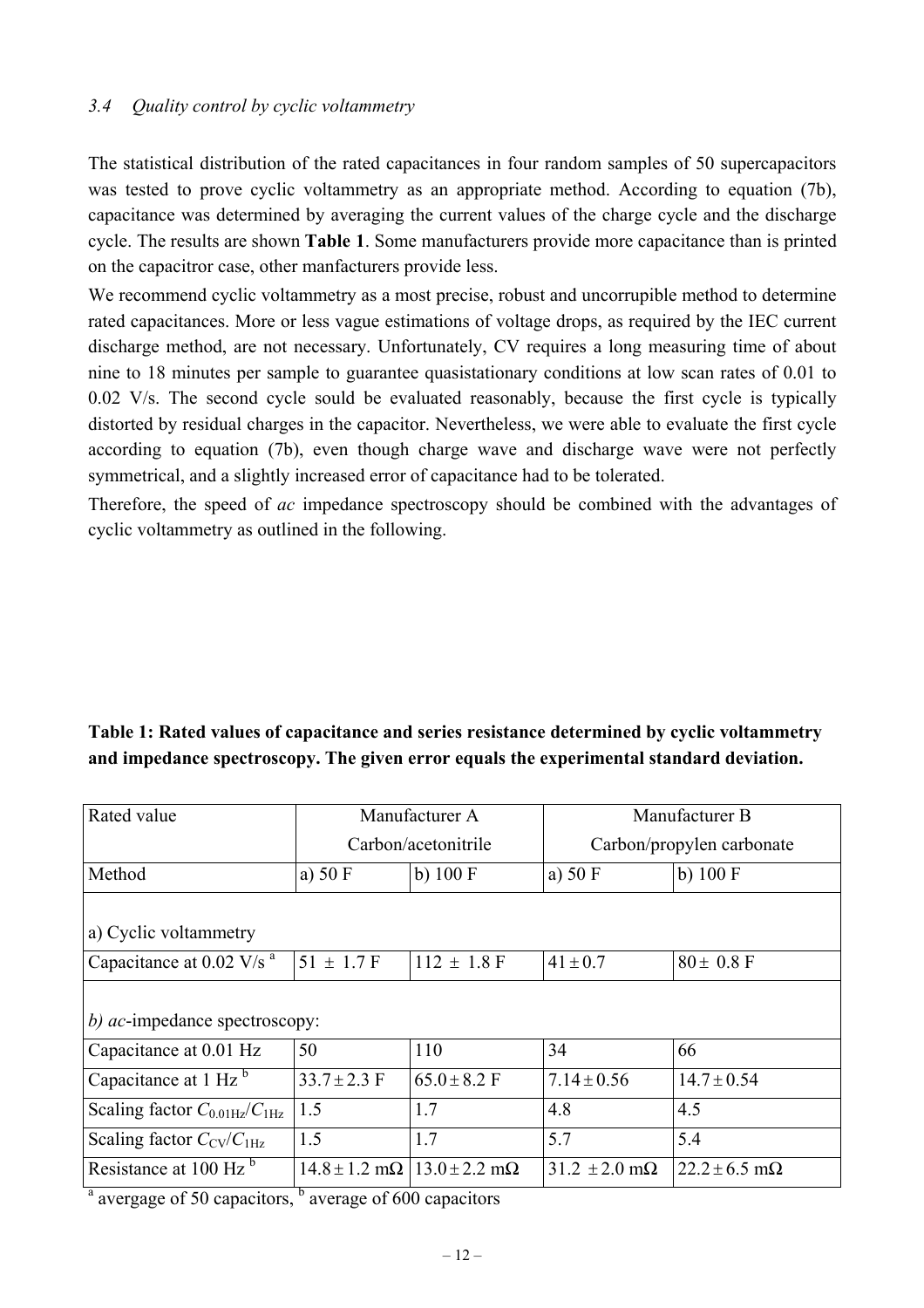The frequency response of capacitance strongly depends on frequency as shown in **Figure 6.** Constant current discharge and cyclic voltammetry at slow scan rates provide *dc* values of capacitance. *ac* Impedance spectroscopy provides such values even at relatively long measuring times. We found that commercial capacitors rated at 10 F require a minimum frequency below 0.5 Hz, capacitors rated at 100 F below 0.05 Hz, capacitors rated at 1000 F and more below 0.01 Hz.

Our approach is therefore to extrapolate to the wanted *dc* values from *ac* capacitances gathered at high-frequency.

Figure 6 shows the frequency response of capacitance of commercial supercapacitors in the frequency range between 1 kHz and 0.01 Hz. A bias voltage was not applied. Capacitance was calculated by help of the imaginary part of complex impedance reagarding a simple R-C series network.

$$
C(f) = \frac{-1}{2\pi f \cdot \text{Im}\,\underline{Z}}\tag{8}
$$

The frequency response reveals a fundamental difference between the capacitors based on different electrode structures and electrolyte systems (acetonitrile and propylencarbonate respectively).

The A type capacitors provide capacitive behaviour below 100 Hz, above 100 Hz they behave inductively. The rated capacitance printed on the capacitor cases of 50 and 100 F respectively is reached in the frequency range between 0.1 and 0.01 Hz. 80% of the rated capacitance are available at 1 Hz.

The B type capacitors fail above 500 to 1000 Hz. The rated capacitance printed on the cases are too high. Even at 0.01 Hz rated capacitance is not available. 20% of the rated capacitance is available at 1 Hz.

 We verified the following statistical evaluation procedure in order to compare diverse lots of supercapacitors steming from different manufacturers:

- 1. Determination of true rated *dc* capacitance by cyclic voltammetry at a slow scan rate using a representative lot of 20 to 50 capacitors. Alternatively, impedance spectroscopy in the frequency range down to 0.01 Hz can be employed.
- 2. Fast *ac* impedance measurements allow to gather series resistance at 100 Hz and capacitance at 1 Hz for a statistical lot of several hundered capacitors within reasonable time (about 30 seceonds per capacitor). Rated *dc* capacitance is extrapolated by multiplying the 1 Hz capacitance with the scaling factor *f* according to equation (9).

$$
C_{\text{dc}} = f \cdot C_{1\text{Hz}} = \begin{cases} 1.5 \cdot C_{1\text{Hz}} & \text{(acetonitrile)}\\ 5 \cdot C_{1\text{Hz}} & \text{(propylenearbonate)} \end{cases} \tag{9}
$$

As shown in the example in **Table 1**, the scaling factor depends primarily on the electrode/electrolyt system. Size and geometry of the capacitor play a secondary role. The scaling factor is obtained by dividing the average value of *dc* capacitance by the average value of *ac* capacitance at 1 Hz, whereby a representative lot of supercapacitors is considered. Afterwards, fast *ac* impedance measurements according to equation (9) are useful for time-saving quality control of even huge numbers of supercapacitors.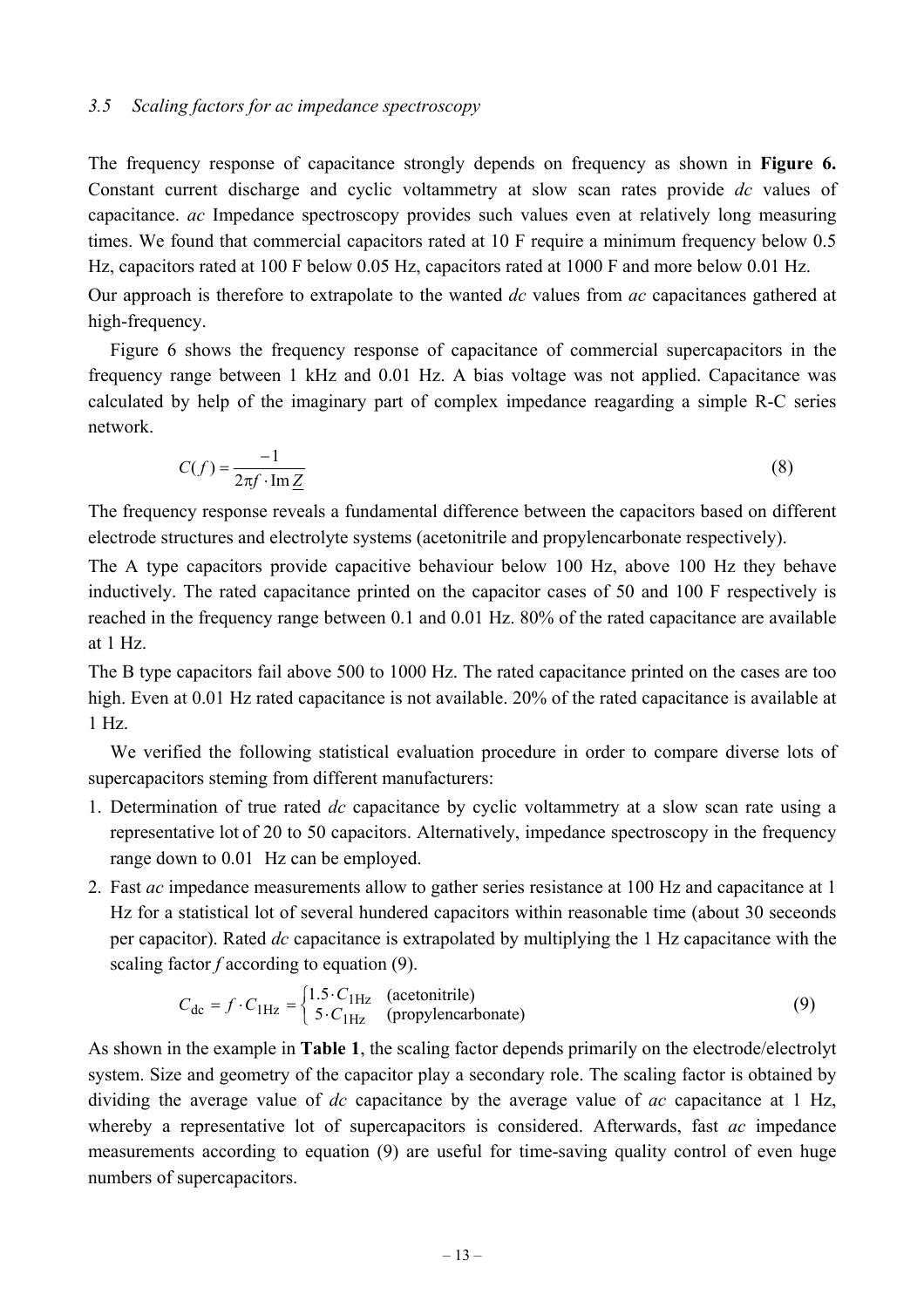

**Fig. 6: Frequency response of capacitance (a) and complex plane plot (b) of supercapactors of**  two manufacturers  $(A, B)$  rated at  $1 = 50$  F, and  $2 = 100$  F.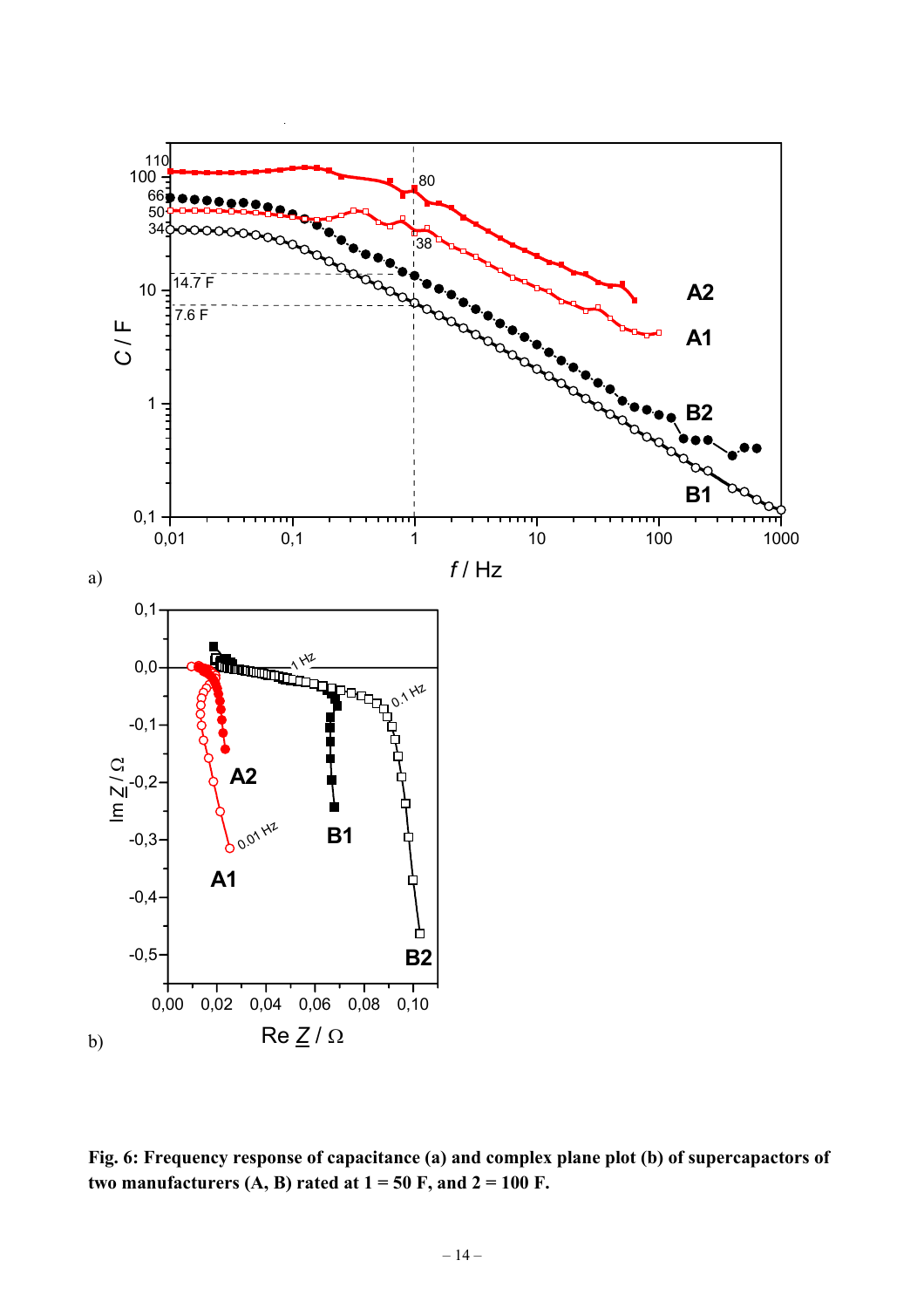### *3.6 A novel quality criterion*

In order to simplify the choice of supercapacitors appropriate to a certain technical application, the rated data may be compared by help of the following dimensionless quantity.

$$
g = \frac{C_1}{R_{100}} \cdot \frac{R_n}{C_n} \gg 1
$$
\n(10)

Herein,

*C*1 measured series *ac* capacitance at 1 Hz

- *R*100 measured series resistance at 100 Hz
- $R_n$  rated resistance, average of the  $R_{100}$ -values of all capacitors in the test
- *C*n rated capacitance as printed on the capacitor case (or average value of dc capacitance measured by slow cyclic voltammetry).

The quantity *g* gets a big value for capacitors with high capacitance and slow resistance. With reference to the rated data or the average values of all capacitances and resistances in the test, the *g*  value are distributed around 1.

The example in **Figure 7** shows the quantity *g* for four lots of 600 supercapacitors in each case. The horizontal line  $g = 1$  marks the "average quality". The ten percent of the best capacitors lie clearly above 1, and the ten percent of the worst samples lie below 1. The A2 type capacitors really provide the highest capacitance and the lowest resistance useful for the technical application, although the B2 type was designated with the identical rated values by a different manufacturer.



**Fig. 7: Quality quantity** *g* **calculated for various supercapacitor models of two manufactureres**  (A and B). Reference values are the rated capacitance  $1 = 50$  F, and  $2 = 100$  F.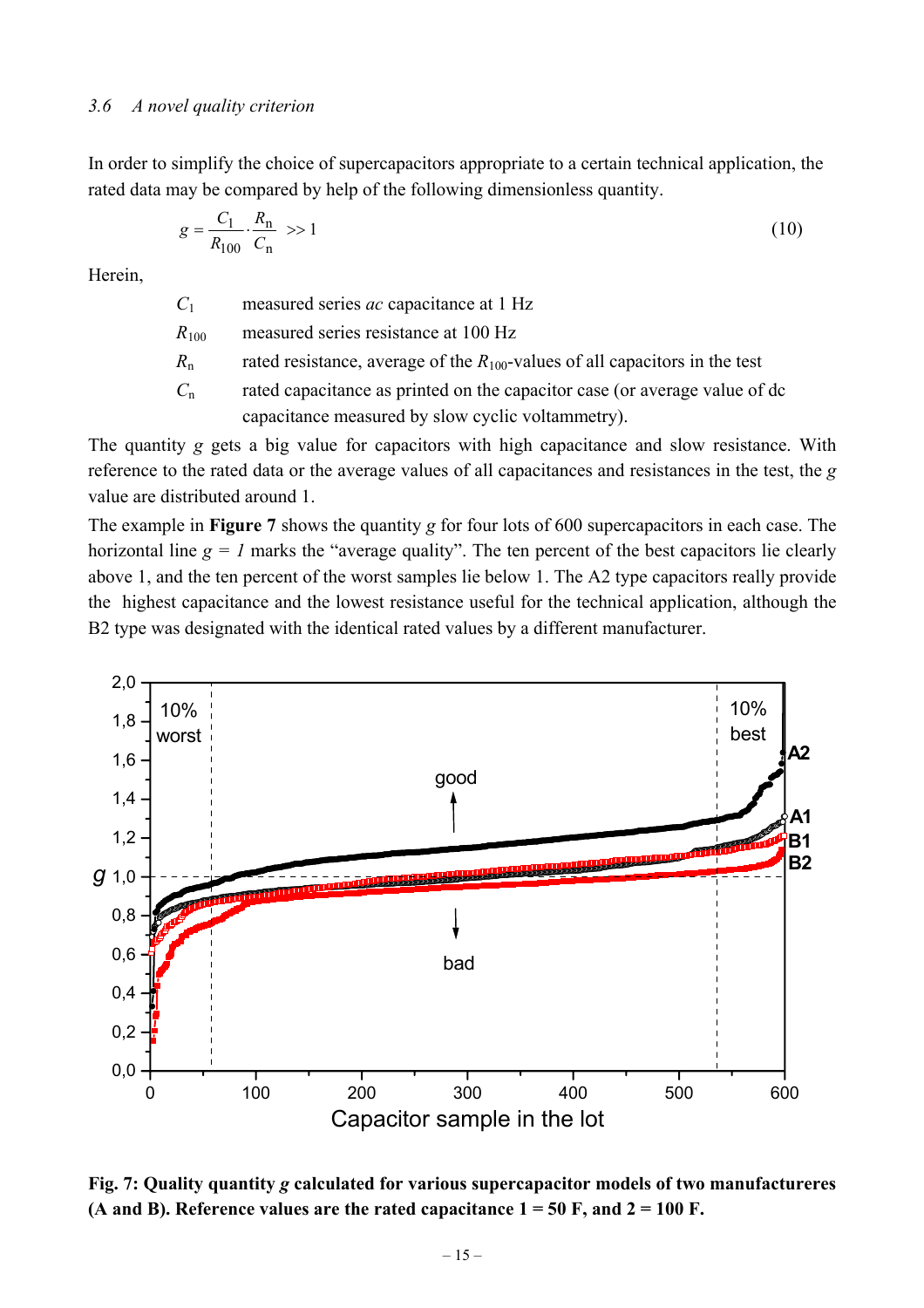### *3.7 Thermal aging of capacitance*

We investigated comparable supercapacitors of different manufacturers. **Figure 8** shows capacitance determined by the constant current discharge method, divided by the rated capacitance of 50 F printed on the capacitor cases. The discrepancies let us suppose that different methods of capacitance determination seem to be used by the manufacturers.

After three months of storage at an ambient temperature of 90°C and a applied voltage of 2.3 V, capacitance falls dramatically. However, it gets obvious that supercapacitors can be operated under rigorous conditions at least temporarily. The samples of Epcos, Nec/Tokin and Nesscap showed the most stable capacitance in our test. All capacitors fail due to the increasing internal resistance.

 The nearby exponential decline of capacitance and the growth of resistance follow the Arrhenius equation. With this, lifetime of the Nec/Tokin supercapacitor can be estimated by roughly 4.6 months (2,5 V) to 7.7 months (2,3 V) and 12.5 month (2.1 V) at 90°C, until the internal resistance quadruples to a value of about 600 m $\Omega$ . Lowering operating voltage by 0.4 V stretches lifetime by a factor of about three (2.7).



**Fig. 8.: Aging of commerial supercapacitors. Ratio of measured capacitance and rated capacitance printed on the capacitors cases (0), and decrease of capacitance after one (1), two (2) and three (3) months of storage at 90 °C and 2.3 V.**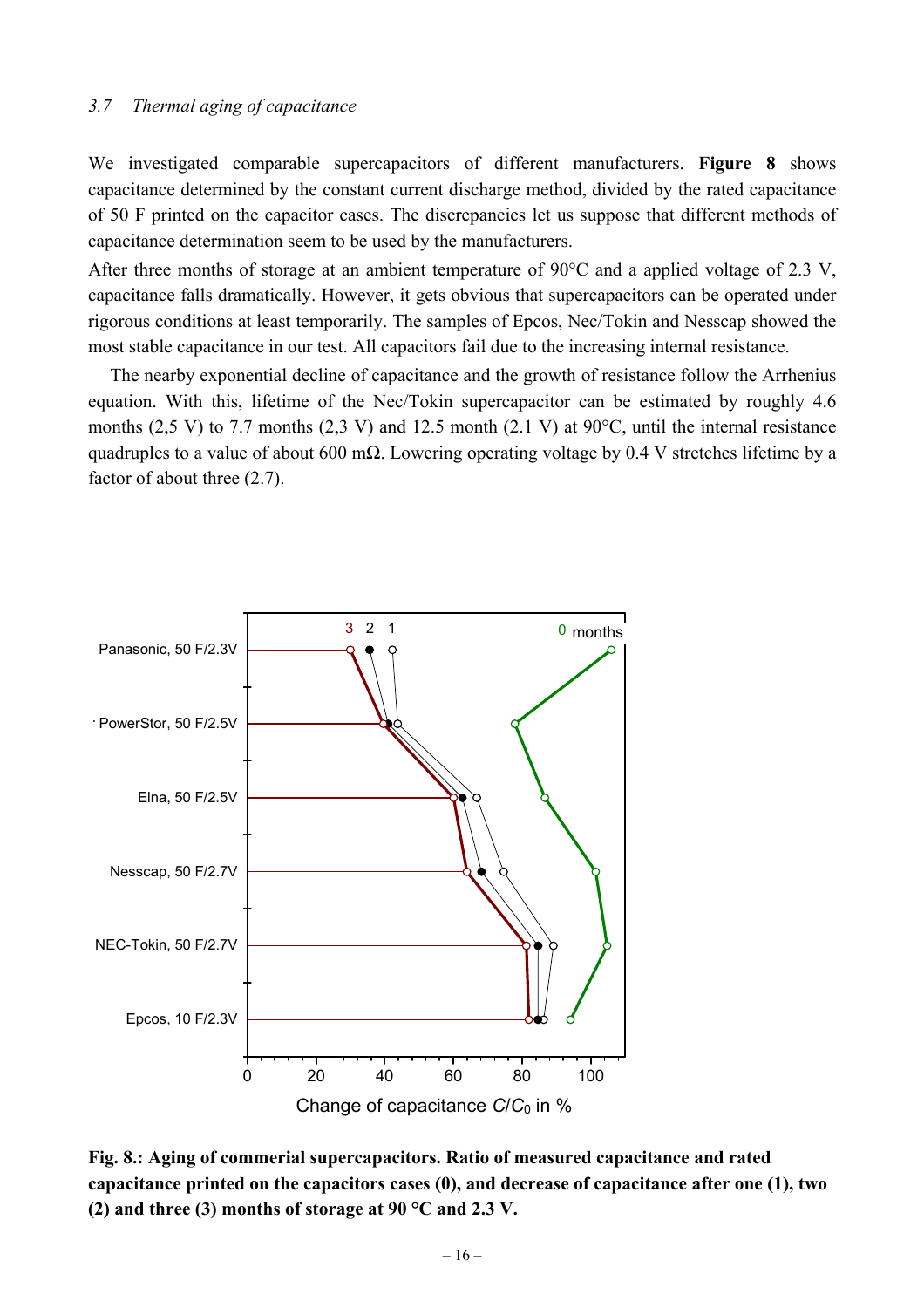### *3.8 Chemical aging processes in supercapacitors*

 The evaluation procedure for staistical lots of supercapacitors shown above can advantagerously be used before and after longtime tests.

 The nature of the aging process, especially the fact that the impedance spectra before and after a heat treatment (70 °C, 1000 h) are nearly congruent, except a shift of resistance, is outlined in [5]. Double-layer capacitors based on organic electrolytes show a rise of the equivalent series resistance by a factor of 0,5 to 5 during 1000 hours of operation at rated voltage (2.5 V) and elevated ambient temperatures (between 70 and 90 °C). The decrease of capacitance by about 10% is far less affected by heat. The change of resistance seems typical for an "electrical" aging process caused by the growth of isolating interlayers or gas bubbles.

 The thermal and electrochemical stability of supercapacitors based on acetonitrile was subject to earlier spectroscopic investigations [7]. Unwanted traces of water in the electroactive materials of supercapacitors play a serious role: In the gas space of commercial supercapacitors, we found excess acetonitrile, water vapor, carbon dioxide and ethene, and fragments of meta boric acid, alkylboron compounds – obviously generated by the hydrolysis and condensation of  $BF_4$  anions. An increasing pressure is built up inside the capacitor by excess acetonitrile, desorbing inert gases, water vapour and decomposition products. Leaky capacitors lose a brownish crystalline mass, which consists of residual electrolyte, organic acids, acetamide, aromatics, and polymer compounds. The alkylammonium cation is destroyed by the elimination of ethene, whereby the catalytical activity of the active carbon electrodes plays an essential role. Acetonitrile forms acetamide, acetic and fluoroacetic acid, depending on the cell voltage and humidity of the electrolyte. The fluoroborate anion is a source of fluoride, hydrogenfluoride and boric acid. In the liquid phase heterocyclic compounds are formed such as pyrazines. The active carbon electrodes lose cyclic siloxanes and aromatic contaminations even at room temperature, and are destroyed mainly at the anode.

## *3.9 Frequeny response of ionic liquids*

 State-of-the-art electrolytes based on acetonitrile and propylene carbonate are limited to a potential window of about 2.5 to 2.7 V. On the other hand, their conductivity of about 100 mS/cm comes close to the best inorganic electrolytes such as sulfuric acid (850 mS/cm) and potassium hydroxide (620 mS/cm). Recently, ionic liquids [16] have been considered as alternative organic solvents.

 *a)* We investigated different ionic liquids with respect to their use in supercapacitors by *ac* impedance spectroscopy using a Solartron "Frequency Response Analyser 1250" in a frequeny range between 10 kHz to 0.1 Hz, a sinewave excitation signal of 1 V, and a 0.1 Ω standard resistor. The measuring cell shown in **Figure 9** comprised two gilt copper stamps  $(2.5 \times 2.5 \text{ cm}^2)$  in a fixed distance of 2 mm. The vacuum capacitance of  $C_0 \approx 3$  pF at 1 kHz was verified by a LCR bridge. The cell constant  $K = R \cdot \kappa \approx 0.027$  cm<sup>-1</sup> was determined by help of 0.1 molar KCl solution ( $\kappa$  = 0.01215 S/cm, 22°C) and the measured impedance real part *R* at 1 kHz. Capacitance at any circular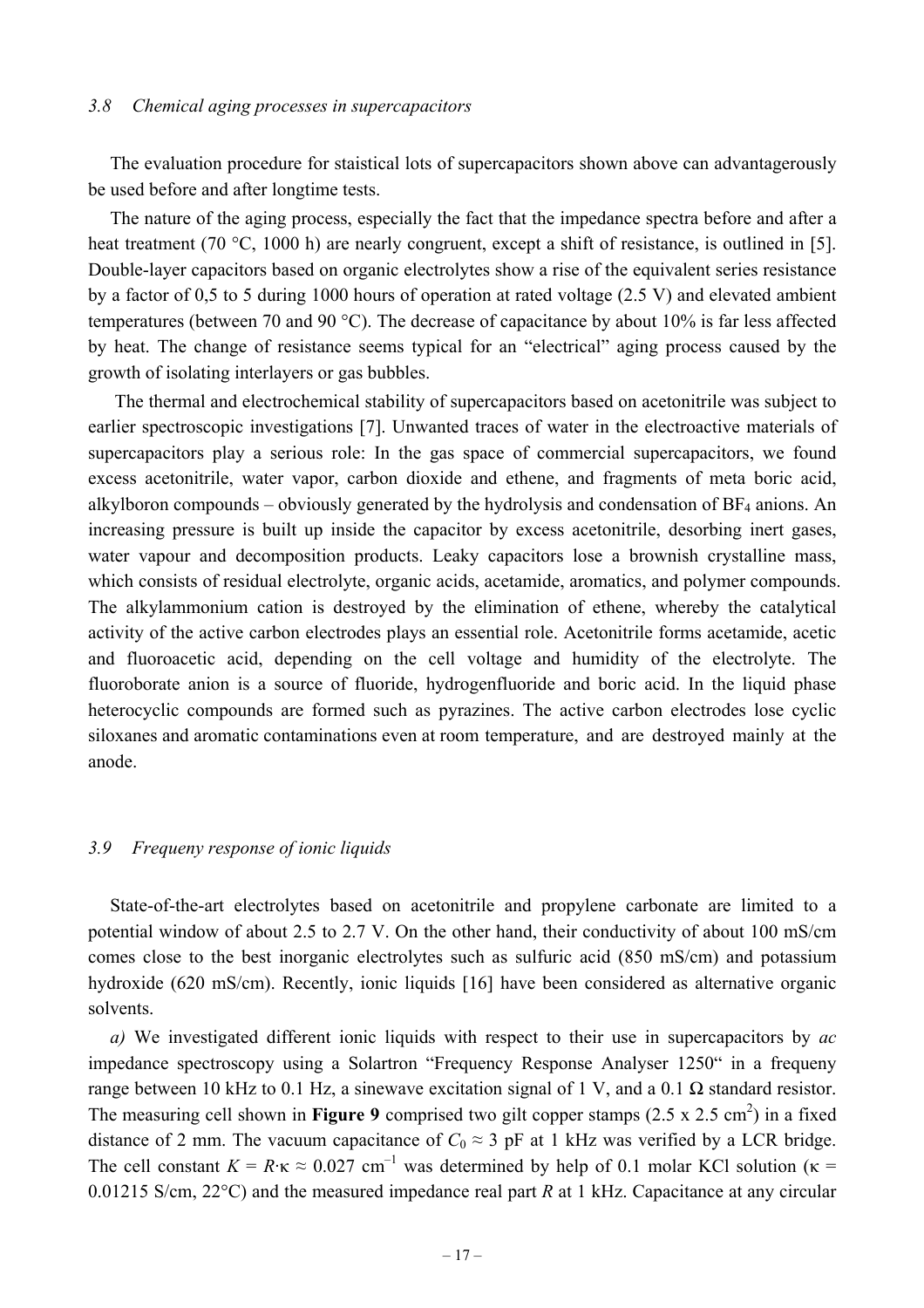frequency  $\omega = 2\pi f$  was calculated from the imaginary part of impedance with reference to a simple R–C series combination.

$$
C(\omega) = \varepsilon K = \left[2\pi f \cdot \text{Im}\, Z(\omega)\right]^{-1} \tag{11}
$$

Figure 9 exhibits the low resistance and high capacitance of  $[(C_2H_5)_4N]BF_4$  in acetonitrile in comparison to novel ionic liquids.

 *b)* The temperature dependence of resistance and capacitance was investigated by help of an temperature controlled glass vessel filled with 25 ml of ionic liquid, a glassy carbon working electrode, and a platinum counter electrode. This combination was chosen, because trace amounts of water and protonic impurities in the ionic liquid give rise to small reduction waves in the cyclic voltammogram on platinum but not on glaasy carbon. Traces of air and moisture were allowed with respect to the technical applications. The cell constants *K* were 0.742 (25°C), 0.790 (40°C), 0.850 (60 $^{\circ}$ C), 0.905 (70 $^{\circ}$ C), 1.204 (85 $^{\circ}$ C), based on literature values for the conductivity of a 1-molar potassium chloride solution,  $κ(T) = 0.00193 T/C + 0.0634$  (in S/cm), at a frequency of 10 kHz. Conductivity was calculated by help of the real parts of impedance according to  $\kappa(\omega) = K/R(\omega)$ . In all ionic liquids conductivity increased at elevated temperatures, which was to be expected for ionic conductors.

In **Figure 10**, the quantity  $\varepsilon(\omega) = 70 \cdot C(\omega) / 0.77$  mF was calculated as a rough estimate of dissociation and interionic forces. The measured capacitance  $C(\omega)$  was divided by the capacitance of 1-molar KCl solution at 0.5 Hz and multiplied by its permittivity [13], slightly decreasing at higher temperatures.

*c)* Supercapacitor cells built of active carbon electrodes and ionic liquids absorbed by polymer separators did not reveal any advantage compared to  $(C_2H_5)_4NBF_4/acetonitrile$ . Nevertheless,  $[BMIM]BF<sub>4</sub>$  and  $[EMIM]EtSO<sub>4</sub>$  come close. Unfortunately, the ionic liquids in the test showed an unwanted increase of leakage current due to decomposition reactions, and they tend to polymerise at cell voltages around 1,5 to 2 V, especially [BMIM]OcSO<sub>4</sub>, AMMOENG<sup>TM</sup> 102, and [MMIM]Me2PO4. The formation of gas bubbles, white polymer-like strings, and a brownish tinge were observed. The electrolytic and thermal decomposition was therefore not investigated in detail.

 Summarizing, organic electrolytes based on acetonitrile show the best conductivity of all solvent systems we have known so far. With respect to the voltage window only,  $[BMIM]BF<sub>4</sub>$  seems to be a promising substitute of TEABF/acetonitrile. The decomposition voltage equals about 2.5 V at anodic potentials, and about  $-4$  V at cathodic potentials. Unfortunately, ionic liquids tend to decompose and polymerize after several hundred charge/discharge cyles.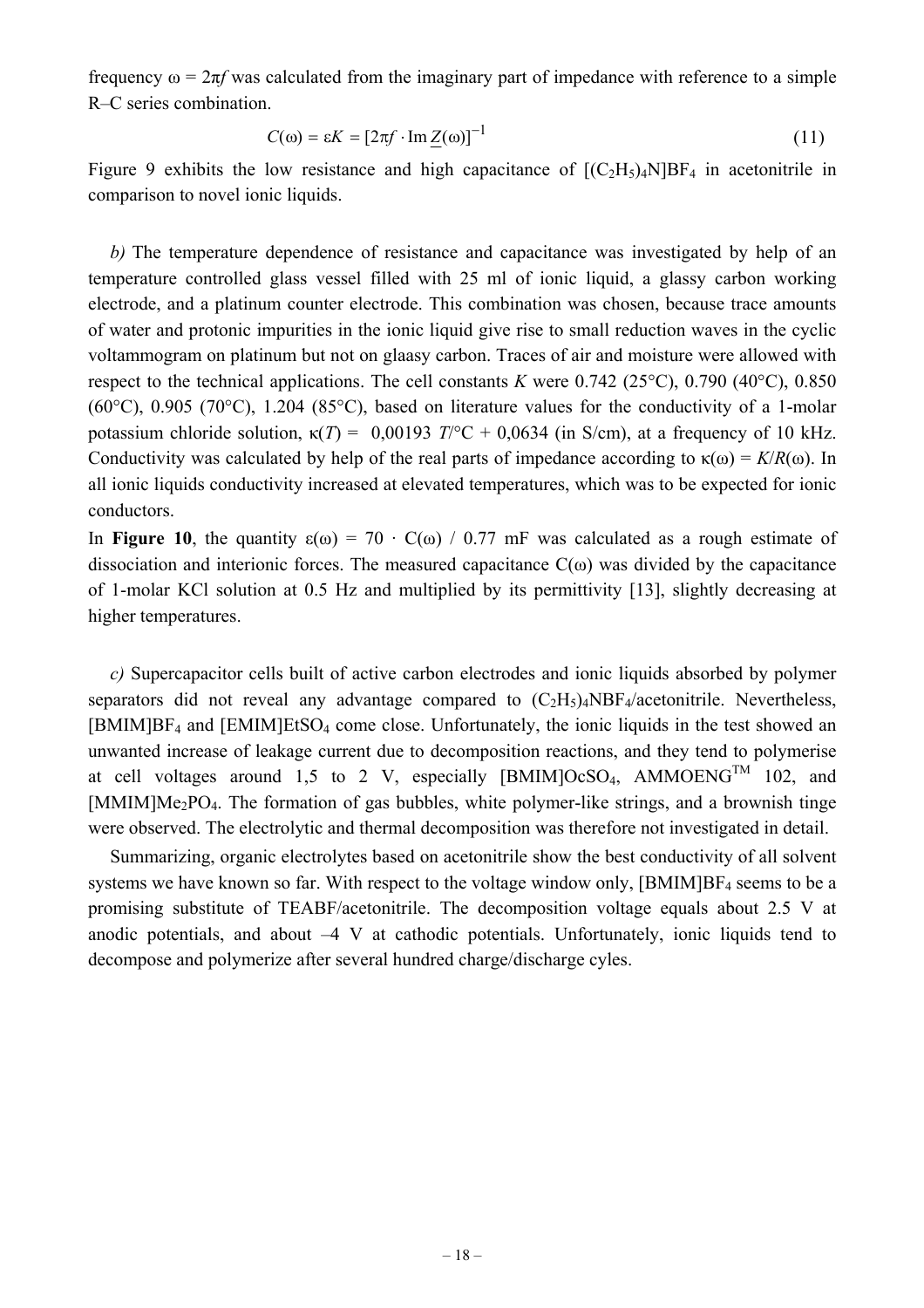

**Fig. 9.:** *ac* **impedance spectra of ionic liquids in comparison to TEABF4/acetonitrile at room temperature. Testing cell with gilt copper electrodes (right). Acronymes see glossary.**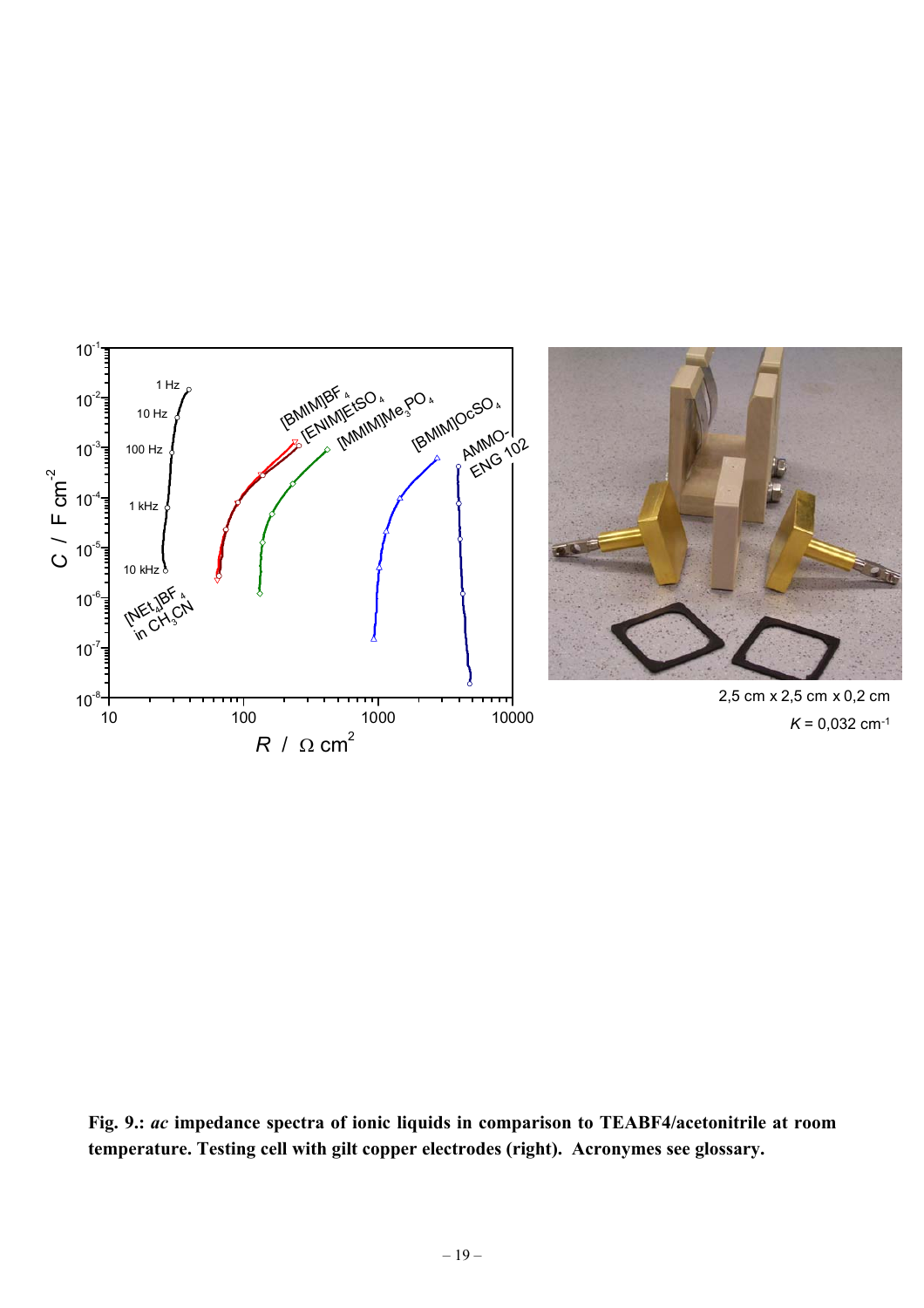

**Figure 10.: Frequency response of ionc liquids at different temperatures: permittivity versus conductivity. In the Arrhenius equation Temperature** *T* **is given in Kelvins.**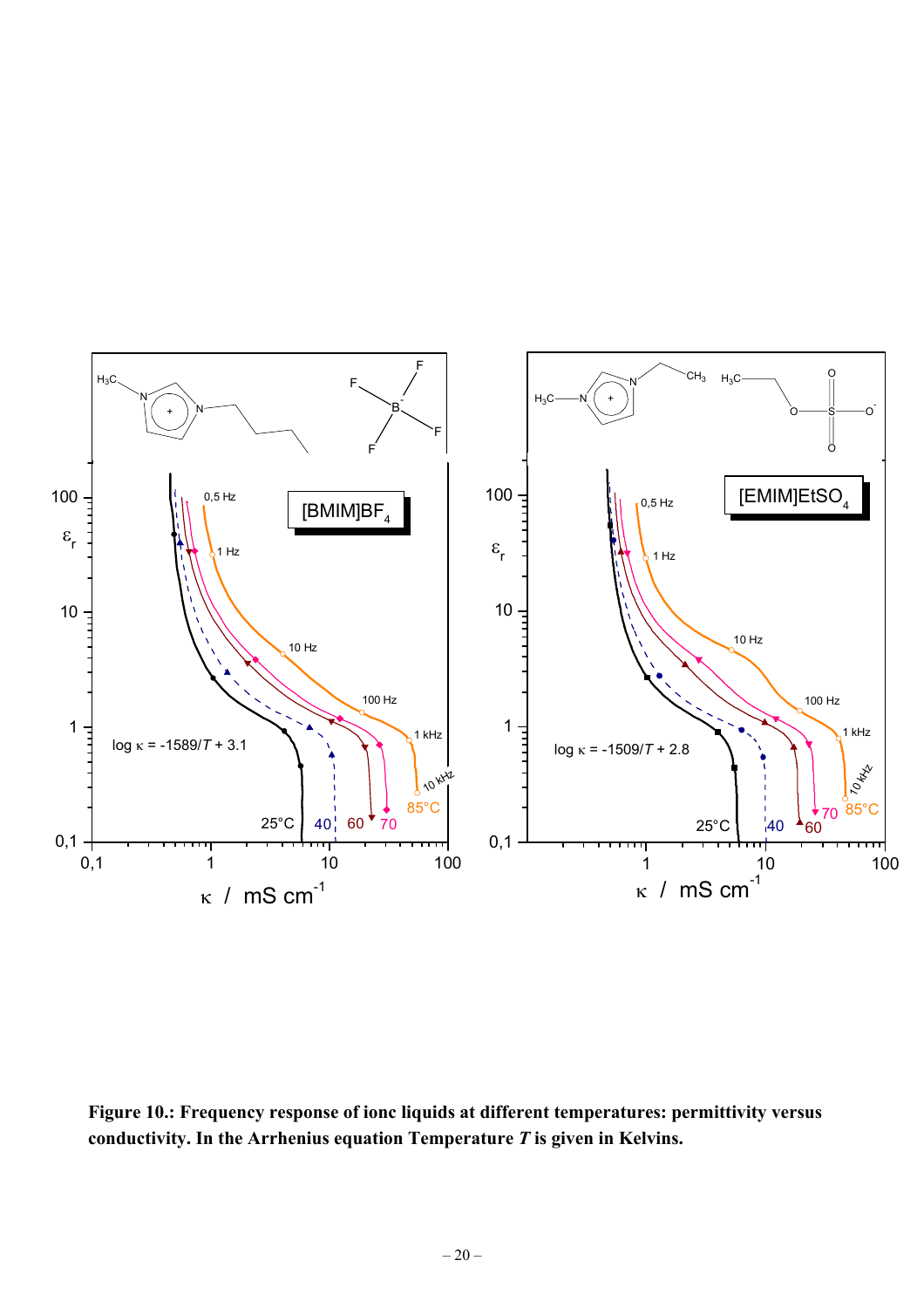### **4. Conclusion and summary**

The nature of capacitance is outlined as a dynamic quantity, which depends strongly on the time domain of the applied measuring technique. We were able to gather scaling factors for the conversion of *ac* series impedance capacitances at 1 Hz into values corresponding to *dc* transient techniques: roughly a factor of 1.5 in acetronitrle systems and a factor of 5 in propylencarbonate. The factors refer especially to commercial capacitors in the 100 F range.

A useful quantity for the statistical evaluation of supercapacitor rated data of different manufactureres is presented.

With respect to ionic liquids for supercapacitors, further research is required on highly conductive and chemically inert electrolytes. [BMIM]BF4 might be a proper candidate to replace TEABF4/acetonitrile, although its potential window is 35% more narrow.

#### **5. Glossary**

| $[BMIM][BF_4]$                           | 1-Butyl-3-methyl-imidazolium tetrafluoroborate                     |
|------------------------------------------|--------------------------------------------------------------------|
| [BMIM][OcSO <sub>4</sub> ]               | 1-Butyl-3-methyl-imidazolium octylsulfate                          |
| [MMIM][Me <sub>2</sub> PO <sub>4</sub> ] | 1,3-Dimethyl-imidazolium dimethylphosphate                         |
| [EMIM][EtSO <sub>4</sub> ]               | 1-Ethyl-3-methyl-imidazolium ethylsulfate                          |
| $AMMOENG^{TM}102$                        | N-alkyl-ammonium salt coupled to tallow, manufactured by "Solvent" |
|                                          | Innovation", Cologne, Germany                                      |

### **6. References**

- [1] B. E. Conway, *Electrochemical Supercapacitors,* Kluwer Academic/Plenum Publishers, 1999.
- [2] W. Schmickler (Ed.), *Ladungsspeicherung in der Doppelschicht*, Proc. 2nd Ulm Electrochemical Talks, Universitätsverlag Ulm, 1995, p. 291-310; and literature cited there.
- [3] S. Trasatti, P. Kurzweil, *Platinum Metals Review* **38** (1994) 46-56.
- [4] R. de Levie, Electrochemical response of porous and rough electrodes, in: P. Delahay (Ed.), *Advances in electrochemistry and electrochemical engineering*, Vol. 6, Interscience, New York 1967, p. 329-397.
- [5] P. Kurzweil, B. Frenzel, R. Gallay, Capacitance Characterization Methods and Ageing Behaviour of Supercapacitors *Proc. 15<sup>th</sup> International Seminar On Double Layer Capacitors,* Deerfield Beach, U.S.A., December 5-7, 2005.
- [6] P. Kurzweil, H.-J. Fischle, A new monitoring method for electrochemical aggregates by impedance spectroscopy, *J. Power Sources* **127** (2004) 331–340.
- [7] P. Kurzweil, M. Chwistek, Proc. 10th Ulm Electrochemical Talks (UECT), June 27-28 , 2006, to be published in *J. Power Sources*.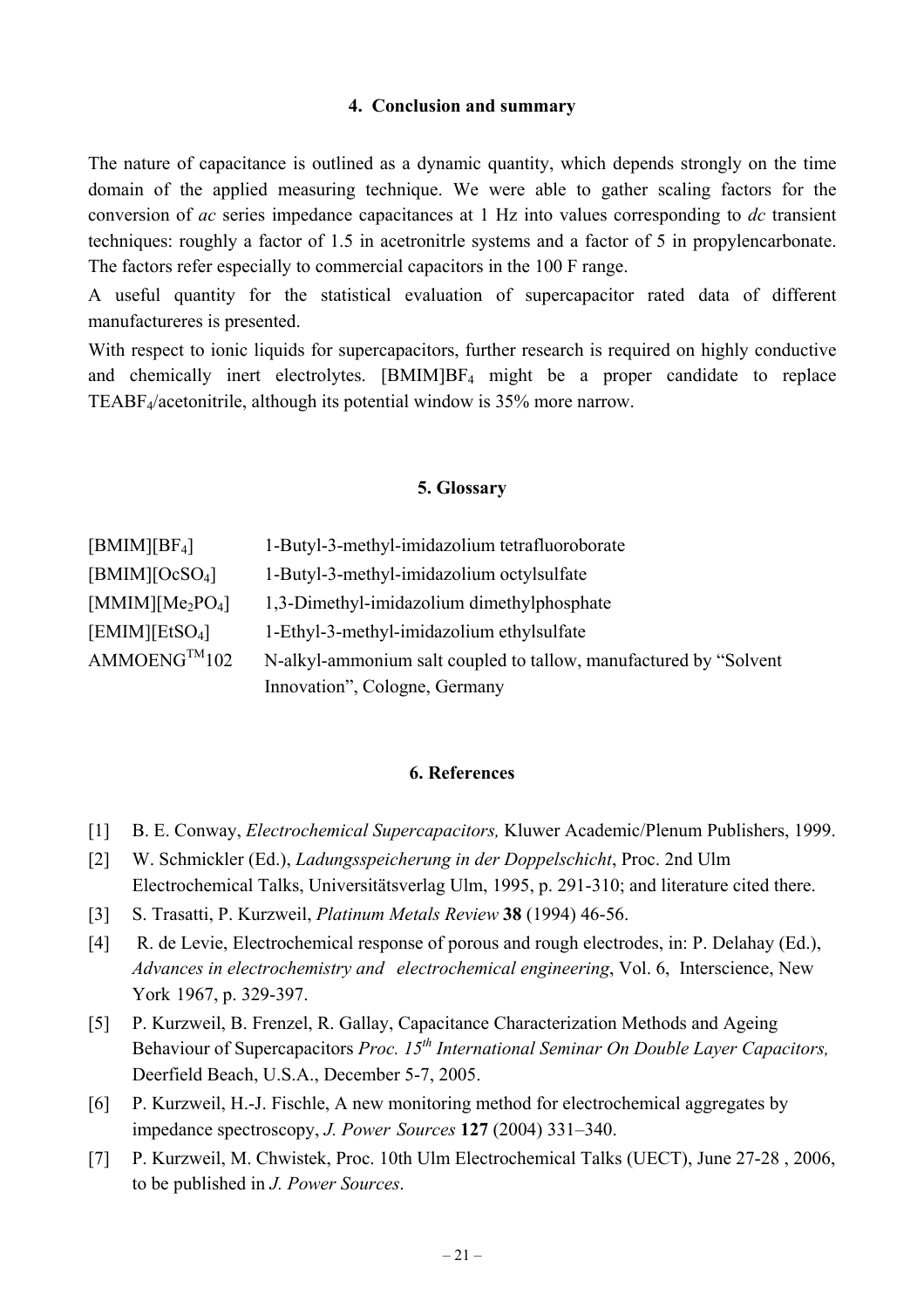- [8] P. C. Trulove, R. A. Mantz, Electrochemical properties of ionic liquids, in: P. Wasserscheid, T. Welton (Eds.), Ionic Liquids in Synthesis, Wiley-VCH, Weinheim
- [9] IEC-40/1378 / DIN IEC 62391-1, Fixed electric double layer capacitors for use in electronic equipment. Part I: Generic specification, June 2004. – IEC-40/1379 / DIN IEC 62391-2, Fixed electric double layer capacitors for use in electronic equipment. Part I: Sectional specification: Electric double layer capacitors for power application, June 2004.
- [10] P. Kurzweil, O. Schmid, A. Löffler, Metal oxide supercapacitor for automotive applications, Replacement of starter batteries. *Proc. 7th Int. Seminar on Double Layer Capacitors*, Deerfield Beach, USA, Dec. 8-10, 1997.
- [11] E. Harzfeld, R. Gallay, M. Hahn, R. Kötz, Presentation on Capacitance and series resistance determination in high power ultracapacitors, ESSCAP'04, Belfort, November 2004.
- [12] H. Gualous, R. Gallay, *Technique de l' ingénieur*, D3335, to be published; ESSCAP'04, Belfort, November 2004.
- [13] G. Kortüm, *Lehrbuch der Elektrochemie*, Verlag Chemie, Weinheim 1970, p. 140.

### **Acknowledgement**

The ionic liquids we got thankfully from Prof. Dr.-Ing. A. Jess, University of Bayreuth.